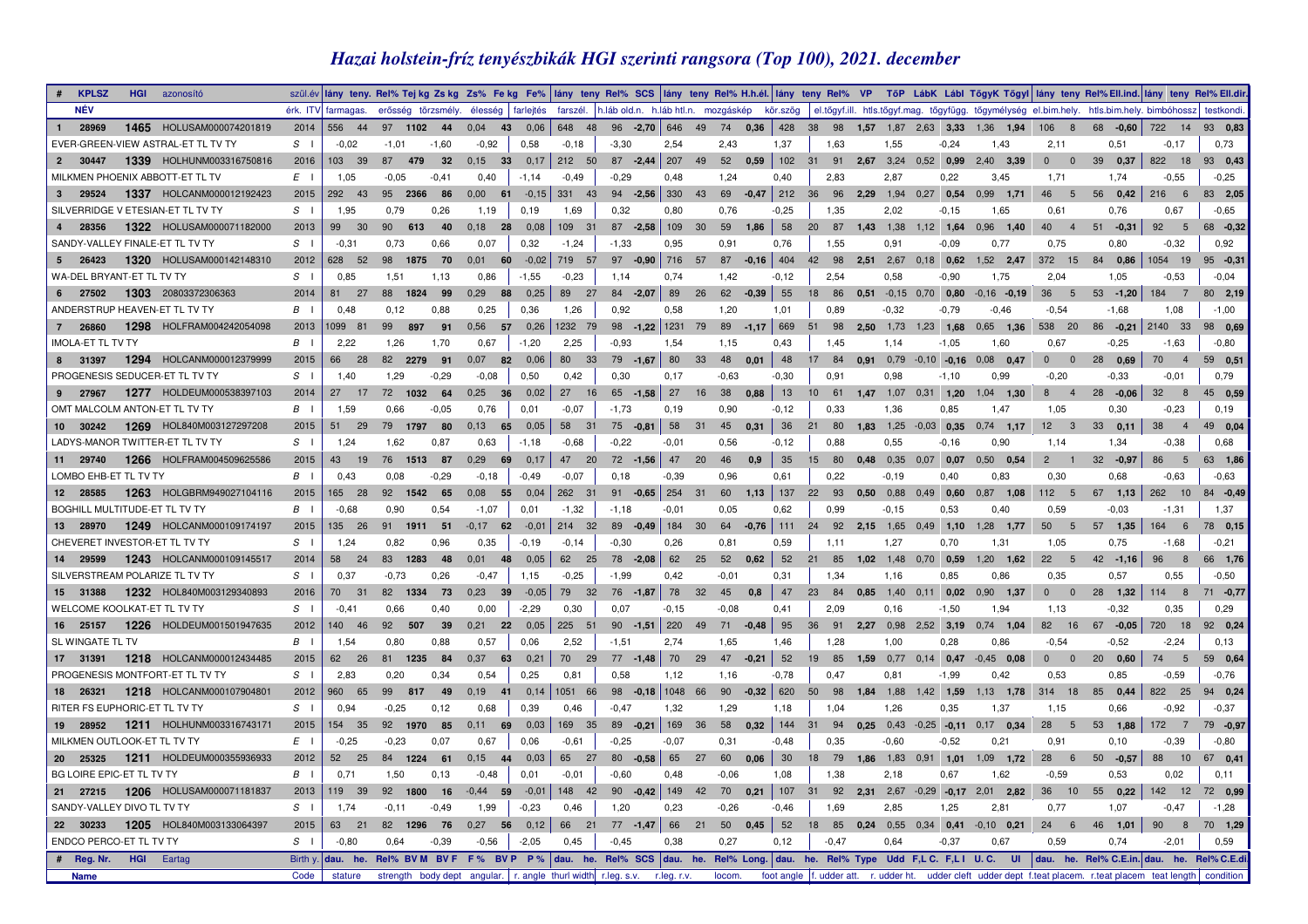| <b>KPLSZ</b><br><b>HGI</b> azonosító |                          |                |                    |            |         |                                      |         |          |                                                                            |         |     |               |               |                      |         |                              | szülév lány teny. Rel% Tejkg Zskg Zs% Fekg Fe% lány teny Rel% SCS lány teny Rel% H.h.él. lány teny Rel% VP TőP LábK Lábi TőgyK Tőgyl lány teny Rel%Ell.ind. lány teny Rel%Ell.idr. |                                          |                                   |                       |                |
|--------------------------------------|--------------------------|----------------|--------------------|------------|---------|--------------------------------------|---------|----------|----------------------------------------------------------------------------|---------|-----|---------------|---------------|----------------------|---------|------------------------------|------------------------------------------------------------------------------------------------------------------------------------------------------------------------------------|------------------------------------------|-----------------------------------|-----------------------|----------------|
| <b>NÉV</b>                           |                          |                | érk. ITV farmagas. |            |         | erősség törzsmély. élesség farlejtés |         |          | farszél. h.láb old.n. h.láb htl.n. mozgáskép kör.szög                      |         |     |               |               |                      |         |                              | el.tőgyf.ill. htls.tőgyf.mag. tőgyfügg. tőgymélység el.bim.hely. htls.bim.hely. bimbóhossz testkondi.                                                                              |                                          |                                   |                       |                |
| 1201<br>23 31392                     | HOL840M003135087540      | 2016           | 70<br>28           | 83<br>525  | 51      | 0,32                                 | 40 0,23 | 78 28    | 78 -1,61 78                                                                |         |     | 28 48 1,02 50 |               |                      |         |                              | 21 85 0.86 2,10 -0,88 -0,90 1,95 2,48                                                                                                                                              | $\mathbf{0}$<br>$\mathbf{0}$             | 23 0,71                           | 64<br>$_{3}$          | 57 0,85        |
| STANTONS LOVESICK-ET TL TV TY        |                          | S <sub>1</sub> | 0,30               | $-0,77$    | $-0.90$ | $-1,21$                              | $-1,02$ | $-0.59$  | 0,55                                                                       | $-1,34$ |     | $-0.56$       | $-0.09$       | 2,63                 | 1,47    | 0,10                         | 2,57                                                                                                                                                                               | 1,09                                     | 0,10                              | 0.48                  | 0,54           |
| 29528<br>24                          | 1200 HOLCANM000012192398 | 2015           | - 27               | 88<br>2017 | 96      | 0,20<br>74                           | 0,06    | 104 27   | $85$ 0.18                                                                  | 103 27  |     | 63            | $-0.62$<br>75 | 23 89                |         | $1,30$ $1,05$ $-0,34$ $0,25$ | $0.73$ 1.06                                                                                                                                                                        | 24<br>-5                                 | $46 - 1.26$                       | 100<br>- 5            | 67 2.01        |
| BOLDI V EXERCISE-ET TL TV TY         |                          | $S \cup$       | 0.69               | $-0,41$    | 0,68    | 1,06                                 | $-0,39$ | 0,04     | $-0,01$                                                                    | 0,28    |     | 0,93          | $-0,98$       | 1,06                 | 1,01    | 0,12                         | 0,49                                                                                                                                                                               | 0,53                                     | 0,74                              | 0,96                  | $-1,21$        |
| 25 27857                             | 1200 HOLBELM000812246461 | 2014           | 78<br>28           | 88<br>472  | 66      | 0,49<br>36                           | 0,21    | 82 29    | $84 - 1,84$                                                                | 81 29   |     | $57$ 0.83     | 59            |                      |         |                              | 22 87 0.91 1.18 -0.04 0.51 0.14 0.71                                                                                                                                               | $14 \quad 4$                             | $37 -0.26$                        | 46<br>$-5$            | 57 0,74        |
| DUKEFARM K&L AKIRA-ET TL TV TY       |                          | $B \cup$       | 1,37               | $-0,17$    | $-1,23$ | 0,38                                 | 2,94    | $-0,12$  | 0,67                                                                       | 0,29    |     | 1,42          | $-0,20$       | 0,39                 | 2,33    | $-1,52$                      | 2,03                                                                                                                                                                               | 0,98                                     | $-0,13$                           | $-0.53$               | $-0,74$        |
| 26 27423                             | 1196 HOLCANM000011638938 | 2013           | 70 29              | 88<br>790  | 41      | $0,12$ 35                            | 0,09    | 77 31    | $85 - 1,43$                                                                | 77 31   |     | 63<br>0,84    | 54            |                      |         | 22 87 1,44 1,51 0,66 0,87    | $0.86$ 1.39                                                                                                                                                                        | 6<br>$\overline{\phantom{0}}^2$          | $45 -0.53$                        | 162 10                | 75 0,36        |
| SILVERRIDGE V ENGINEER-ET TL TV TY   |                          | $S \cup$       | 0.97               | $-0.09$    | 0,02    | $-0,11$                              | 0,10    | $-0,76$  | 0,01                                                                       | 0,34    |     | 1,47          | 0,92          | 0,90                 | 1,16    | $-0,24$                      | 1,73                                                                                                                                                                               | 1,00                                     | 1,80                              | $-0.56$               | 0.43           |
| 27 25676                             | 1195 HOLFRAM001617907731 | 2012           | 31<br>22           | 77<br>1123 | 32      | $-0.09$ 20                           | $-0,16$ | 34<br>22 | $73 - 2.13$                                                                | 34      | 22  | 50<br>1,78    | 19            |                      |         | 14 72 0.63 1.16 0.30 0.85    | 1,18 1,44                                                                                                                                                                          | 32 11                                    | 52 0,46                           | 88<br>12              | 69 - 0,81      |
| HAKLE-ET TL TV TY                    |                          | $B \cup$       | $-0.59$            | $-0.62$    | $-1,55$ | $-1,38$                              | 0,24    | $-0,18$  | $-0,64$                                                                    | 0,70    |     | $-0.13$       | $-0,37$       | 2,09                 | $-1,47$ | $-0,54$                      | 1,41                                                                                                                                                                               | 1,00                                     | 0,06                              | $-1,81$               | 0,02           |
| 28 25568                             | 1189 HOLITAM019991072333 | 2013           | 112 31             | 91<br>1042 | 84      | 0.44<br>44                           | 0,09    | 132 37   | 88 0.90 131 37                                                             |         |     | 68            | 70<br>$-0,54$ | 23 89 2,14 2,05 0,30 |         | 0,68                         | 1.44 2.09                                                                                                                                                                          | 32<br>- 9                                | $52 -0.30$                        | 376 15                | 81 0,92        |
| <b>GO-FARM TAKOR-ET TL TV</b>        |                          | $B \cup$       | 1,54               | 0,61       | 1,08    | 1,39                                 | $-1,24$ | 0,19     | $-1,18$                                                                    | 0,01    |     | 0,76          | 0.23          | 1,64                 | 1,77    | 0,72                         | 1,68                                                                                                                                                                               | 0,35                                     | 0,15                              | $-1,12$               | $-0,76$        |
| 29 26857                             | 1187 HOLFRAM001732917064 | 2013           | 57<br>23           | 84<br>1552 | 64      | 0,07<br>64                           | 0,11    | 68<br>27 | 80<br>$-0.18$                                                              | 68      | 27  | 60<br>$-0,61$ | 32            | 16 80                |         | $0,70$ 0,75 0,68 1,09        | $-0.08$ 0.33                                                                                                                                                                       | 16<br>$\overline{4}$                     | 47<br>0,58                        | 110<br>$_{\rm 8}$     | 68 0,13        |
| <b>IBRAM-ET TL TV TY</b>             |                          | $B \cup$       | 0,12               | $-0.31$    | 0,11    | 0,04                                 | 0,06    | $-0,22$  | $-1,34$                                                                    | 0,80    |     | 1,22          | 0,05          | 0,11                 | 1,03    | $-0.90$                      | 0,02                                                                                                                                                                               | 1,17                                     | $-0.31$                           | $-0,17$               | $-1,45$        |
| 30 25692<br>1181                     | HOLFRAM002253772579      | 2012           | 57<br>24           | 1255<br>84 | 48      | 0,02<br>31                           | $-0,10$ | 60 24    | $78 - 0,45$                                                                | 60      | 24  | 53<br>0,54    | 25            |                      |         | 13 75 1,93 1,68 0,83 1,13    | 1,24 1,75                                                                                                                                                                          | 44<br>-9                                 | $54 -0.05$                        | 108 13                | 70 0,30        |
| HALENTIN-ET TL TV TY                 |                          | $B \cup$       | 0.67               | 1,10       | 0,99    | 0,22                                 | $-0,52$ | 1,55     | $-1,59$                                                                    | 0.27    |     | 0,11          | 0.86          | 1,37                 | 0,01    | 0,71                         | 1,07                                                                                                                                                                               | 0,56                                     | 1,65                              | 1,43                  | 0,18           |
| 31 25333                             | 1175 HOLDEUM000356293296 | 2012           | 130 35             | 92 1612 41 |         | $-0,16$ 53                           | 0,00    | 147 34   | $89 - 2,59$                                                                | 145 34  |     | 65            | 80<br>$-0.06$ | 22<br>90             |         | $1.19$ $1.26$ $0.12$ $0.01$  | $0,75$ 1,19                                                                                                                                                                        | 56<br>10                                 | 60 - 0.69                         | 242 14                | 80 2,75        |
| BG LORD MIXER-ET TL TV TY            |                          | $B \cup$       | 0.60               | 0,48       | 0.86    | 0, 15                                | $-0,79$ | 0,77     | $-0.02$                                                                    | -0,54   |     | $-0.81$       | 0.83          | 1,36                 | 1,07    | $-0,10$                      | 0.74                                                                                                                                                                               | 0,21                                     | 0,01                              | 1,96                  | $-0.23$        |
| 32 26858                             | 1173 HOLFRAM004242054091 | 2013           | 89<br>25           | 88<br>1356 | 65      | $0,14$ 43                            | $-0,02$ | 93<br>25 | $85 - 1,44$                                                                | 93      | 25  | 59            | 78<br>$-0,21$ |                      |         | 22 89 0.84 0.57 -0.14 0.31   | $0.93$ 0.96                                                                                                                                                                        | 54<br>- 8                                | 60 0,48                           | 234 12                | 81 0,72        |
| <b>IZOTOP-ET TL TV TY</b>            |                          | $B \cup$       | 0.37               | 0,91       | 1,66    | 0,23                                 | $-0,87$ | $-0,61$  | $-1,12$                                                                    | $-0,41$ |     | 0,64          | $-0,16$       | 0,15                 | 0,76    | 1,27                         | $-0.09$                                                                                                                                                                            | 1,55                                     | 0,35                              | 0.28                  | 0,58           |
| 33 30234                             | 1169 HOLCANM000109340477 | 2015           | 70 23              | 84 1054    | 71      | 0,31<br>38                           | 0,03    | 77 23    | $79 - 2,82$                                                                | 77      | 23  | 49<br>0.73    | 57            | 20 86                |         |                              | $0.48$ 0.83 -0.44 -0.42 0.30 0.64                                                                                                                                                  | $10 \quad 2$                             | 34 0,92                           | 66<br>6               | $59 -0,14$     |
| BOISVERT EXPOSITO-ET TL TV TY        |                          | $S \cup$       | 0,38               | 0,16       | $-0.39$ | $-0,57$                              | 1,02    | 0,08     | 0.95                                                                       | $-0.06$ |     | 0,49          | $-0,51$       | 0,29                 | 1,45    | $-0,17$                      | 1,95                                                                                                                                                                               | $-0.68$                                  | 0,17                              | $-1,15$               | $-0.35$        |
| 34 31845                             | 1168 HOL840M003133743230 | 2016           | 45<br>18           | 76<br>1585 | 39      | $-0,17$ 53                           | 0,00    | 67 21    | $72 - 3,00$                                                                | 68 22   |     | 47 $-0.87$ 52 |               |                      |         |                              | 18 85 1,08 1,22 -0,09 -0,11 0,97 1,32                                                                                                                                              | $\mathbf{0}$<br>$\overline{0}$           | 28 -0.35                          | 158<br>$_{\rm 8}$     | 75 0,69        |
| MELARRY FINCH-ET TL TV TY            |                          | $S \cup$       | 1,37               | $-0,21$    | $-1,67$ | $-0,20$                              | 0.60    | $-0,72$  | $-0.63$                                                                    | $-0,57$ |     | $-0.94$       | 0,26          | 0,83                 | 1,58    | 0,05                         | 1,85                                                                                                                                                                               | 0,96                                     | 0,98                              | $-0.81$               | 0,03           |
| 35 30239                             | 1167 HOLCANM000012130507 | 2015           | 51 27              | 78 2236    | 59      | $-0.19$ 66                           | $-0,07$ | 61 29    | $75 - 1,84$                                                                | 61      | 29  | $51 - 0.03$   | 35            | 20 80                |         |                              | $0.39$ $0.23$ $-0.67$ $-0.46$ $0.80$ $0.69$                                                                                                                                        | $_{3}$<br>8                              | 34 0.40                           | 30<br>$6\overline{6}$ | $49 -0,18$     |
| MORSAN QUICKWORK-ET TL TV TY         |                          | $S \cup$       | 1.78               | 0,66       | $-1.41$ | $-0,14$                              | 0,37    | 1,27     | 0.63                                                                       | $-0.38$ |     | 0,62          | $-0,70$       | $-0.56$              | 1,44    | 1,20                         | 1,85                                                                                                                                                                               | 0,71                                     | 0.63                              | 1,50                  | $-0,16$        |
| 36 28737                             | 1167 HOL840M003125521754 | 2014           | 85<br>27           | 88 1503    | 50      | $-0.04$ 61                           | 0,10    | 91 25    | $84 - 0.39$                                                                | 91      | -26 | 0,23<br>60    | 70            |                      |         | 21 89 0.67 0.75 0.54 0.65    | $0.32$ 0.62                                                                                                                                                                        | 22<br>$\overline{4}$                     | 48 0.03                           | 98<br>$6\overline{6}$ | 70 1,00        |
| LADYS-MANOR COMEOVER-ET TL TV TY     |                          | $S \cup$       | 0.40               | 0,32       | $-0,12$ | $-0,24$                              | $-0,64$ | 0,81     | $-0,26$                                                                    | 0,39    |     | 0,31          | 0,55          | $-0.03$              | 1,39    | $-0,31$                      | 1,24                                                                                                                                                                               | 1.01                                     | 0,27                              | 0.29                  | $-0.82$        |
| 37 31393                             | 1163 HOL840M003132110037 | 2015           | 31<br>86           | 85<br>637  | 60      | $0.37$ 40                            | 0,19    | 91 33    | $81 - 0,80$                                                                | 91      |     | 33 51 0,04    | 74            |                      |         | 26 89 1,07 0,82 0,12 0,18    | $1,07$ 1,19                                                                                                                                                                        | $\mathbf{0}$<br>$\overline{\phantom{0}}$ | 34 1,84                           | 64<br>6               | 63 - 0,73      |
| VIEW-HOME BUFFALO-ET TL TV TY        |                          | $S \cup$       | 1,65               | 0,04       | 0,34    | $-0,03$                              | 0,89    | $-0,16$  | 0,71                                                                       | $-0,17$ |     | 0,70          | 0.63          | 0.87                 | 1,04    | 1,03                         | 1,41                                                                                                                                                                               | $-0,16$                                  | 0,98                              | 0,19                  | $-0.19$        |
| 38 29527                             | 1163 HOLCANM000012108705 | 2015           | 282 31             | 2553<br>95 | 100     | 0,06<br>99                           | 0,12    | 343 30   | 93 $0,49$ 346                                                              |         | 32  | 66            | $-1,29$ 244   | 26 96                |         |                              | $1,06$ $-0.67$ $-0.47$ $-0.03$ $-0.29$ $-0.55$                                                                                                                                     | 26<br>$_{3}$                             | 47<br>1,05                        | 70<br>$-5$            | 66 -0,49       |
| PROGENESIS BYTES-ET TL TV TY         |                          | $S \cup$       | 2,27               | 1,92       | 2,18    | 1,19                                 | 0,27    | 2,67     | 1,52                                                                       | $-0.02$ |     | 1,70          | $-0,45$       | $-1,33$              | $-0.64$ | 0,41                         | $-0,75$                                                                                                                                                                            | 1,24                                     | 1,61                              | 0,32                  | $-0.97$        |
| 39 26561                             | 1162 HOLITAM033990320474 | 2013           | 893<br>66          | 98<br>575  | 36      | 0,15<br>22                           | 0,03    | 1081 63  | 98 -3,08 1071 63                                                           |         |     | 85<br>1,64    | 631           | 40<br>98             |         | $0.88$ 1,02 -0,66 -0,74      | 1,19 1,38                                                                                                                                                                          | 352 15                                   | 85 2,08                           | 1266 23               | 96 0,11        |
| ALL. NURE SOCIETY TL TV TY           |                          | $B \cup$       | 1,51               | $-0,16$    | $-0.36$ | 0,18                                 | 0.66    | 0,34     | 0.37                                                                       | $-0.86$ |     | 0,14          | $-0.24$       | 1,45                 | 1,07    | 0.83                         | 1,90                                                                                                                                                                               | $-0.86$                                  | 0,56                              | 0.97                  | $-0,45$        |
| 40 27963                             | 1161 HOLCANM000108836127 | 2014           | 76 26              | 88 1375    | 61      | $0,10$ 49                            | 0,03    | 80 29    | $84 - 2,32$ 79 28                                                          |         |     | $64$ -0,05 47 |               |                      |         |                              | 17 85 0.53 0.23 0.23 0.11 0.50 0.24                                                                                                                                                | 18 6                                     | 49 1,44                           | 166 13                | 78 0,08        |
| STE ODILE VALENTINO-ET TL TV TY      |                          | $S \cup$       | 1.55               | 0.03       | 0.04    | 0,50                                 | $-0.35$ | 0,42     | 0.13                                                                       | 0.35    |     | $-0.83$       | 0.10          | -0.61                | $-0,72$ | 1,07                         | 0,60                                                                                                                                                                               | 0,85                                     | 0,37                              | 0.32                  | $-0.08$        |
| 41 31840                             | 1160 HOLCANM000012529211 | 2016           | 29<br>12           | 68 1536    | 65      | 0,08                                 | 67 0,15 | 61 23    | $68$ -1.09 61 22                                                           |         |     | 43 $-0.17$ 29 |               |                      |         | 14 77 0.39 -0.20 0.31 0.38   | $-0,19$ $-0,24$                                                                                                                                                                    | $0\qquad 0$                              | 21 0,66                           | $24 \quad 3$          | $46 - 0,11$    |
| PROGENESIS DUDLEY-ET TL TV TY        |                          | $S \cup$       | 0.64               | 0,79       | 1,17    | 0,03                                 | $-0,86$ | 1,40     | $-0.95$                                                                    | 0,52    |     | 0,45          | $-0,25$       | $-0,38$              | 0,53    | 0.63                         | $-0,40$                                                                                                                                                                            | $-0.98$                                  | $-0,21$                           | $-0.33$               | $-0,23$        |
| 42 28357                             | 1160 HOLCANM000108485416 | 2013           | 65 25              | 86         | 1622 37 | $-0,20$<br>60                        | 0,06    | 78 27    | $82 -0,63$                                                                 | 78      | 26  | 62            | $-1$<br>46    |                      |         |                              | 19 85 1,58 0,78 1,34 1,42 0,59 0,82                                                                                                                                                | 24<br>5                                  | 48 0.35                           | 98<br>5               | 68 - 0,84      |
| LACTOMONT LONGTEST-ET TL TV TY       |                          | $S \perp$      | 1,16               | 1,34       | 0.82    | 0,54                                 | $-1,48$ | 1,97     | $-0,57$                                                                    | 1,18    |     | 0,65          | 1,16          | 0.49                 | 1,05    | 0,57                         | 0,41                                                                                                                                                                               | 0,22                                     | 0,79                              | 0,42                  | $-0,22$        |
|                                      |                          |                |                    |            |         |                                      |         |          |                                                                            |         |     |               |               |                      |         |                              | 128 28 83 -0,94 125 25 57 -0,34 45 17 84 1,13 0,87 0,44 0,46 0,75 0,99 76 6 60 1,04                                                                                                |                                          |                                   |                       |                |
| 43 28972 1155 HOLCANM000109145511    |                          | 2014           | 50 20              | 82 866 68  |         | $0,35$ 38 $0,09$                     |         |          |                                                                            |         |     |               |               |                      |         |                              |                                                                                                                                                                                    |                                          |                                   |                       | 90 5 72 -0,77  |
| SILVERSTREAM PORTER-ET TL TV TY      |                          | $S \mid$       | 1,60               | 0,03       | $-0,47$ | 0,17                                 | 1,54    | 0,77     | $-0,89$                                                                    | 0,20    |     | 0,43          | 0,38          | 0,25                 | 2,25    | 0,68                         | 0,84                                                                                                                                                                               | 0,84                                     | 0,78                              | $-0,58$               | $-0,36$        |
| 44  26694  1153  HOLHUNM003323237838 |                          | 2013           | 286 33             |            |         |                                      |         |          |                                                                            |         |     |               |               |                      |         |                              | 96 1058 24 -0,14 33 -0,02 309 34 94 -1,63 309 34 75 0,8 225 19 95 1,35 1,39 1,28 1,41 0,36 0,98                                                                                    |                                          | $96 \quad 7 \quad 69 \quad -1,56$ |                       | 230 8 82 1,18  |
| MAGOR MITRA-ET TL TV                 |                          | $E \mid$       | 0,54               | $-0,20$    | $-0,11$ | $-0,48$                              | 1,24    | $-0,17$  | $-1,08$                                                                    | 1,08    |     | 0,77          | 0,99          | 0,91                 | 0,68    | $-1,11$                      | 0,76                                                                                                                                                                               | 1,33                                     | $-0,20$                           | $-0,75$               | 0,97           |
| 45 28885 1152 HOLHUNM003316741586    |                          | 2015           | 91 30              |            |         | 87 726 47 0,20 51 0,27               |         |          |                                                                            |         |     |               |               |                      |         |                              | 106 30 84 -0,68 106 30 53 -0,18 75 24 89 1,09 1,42 0,03 0,52 0,58 1,15                                                                                                             |                                          | 14 3 44 0,63                      |                       | 162 12 77 1,96 |
| MILKMEN OPIUM BOSS-ET TL TV TY       |                          | $E \mid$       | $-0,24$            | 0,97       | 0,47    | 0, 10                                | $-0,42$ | 0,49     | 0,24                                                                       | 0,79    |     | 1,44          | $-0,73$       | 1,25                 | $-0,04$ | $-0,52$                      | 0,46                                                                                                                                                                               | 0,75                                     | 0,31                              | $-0,66$               | 0, 10          |
| # Reg. Nr. HGI Eartag                |                          |                |                    |            |         |                                      |         |          |                                                                            |         |     |               |               |                      |         |                              | Birthy. dau. he. Rel% BVM BVF F% BVP P% dau. he. Rel% SCS dau. he. Rel% Long. dau. he. Rel% Type Udd F,L C. F,L I U.C. UI dau. he. Rel% C.E.in. dau. he. Rel% C.E.di.              |                                          |                                   |                       |                |
| Name                                 |                          | Code           | stature            |            |         |                                      |         |          | strength body dept angular.   r. angle thurl width r.leg. s.v. r.leg. r.v. |         |     | locom.        |               |                      |         |                              | foot angle f. udder att. r. udder ht. udder cleft udder dept f.teat placem. r.teat placem teat length condition                                                                    |                                          |                                   |                       |                |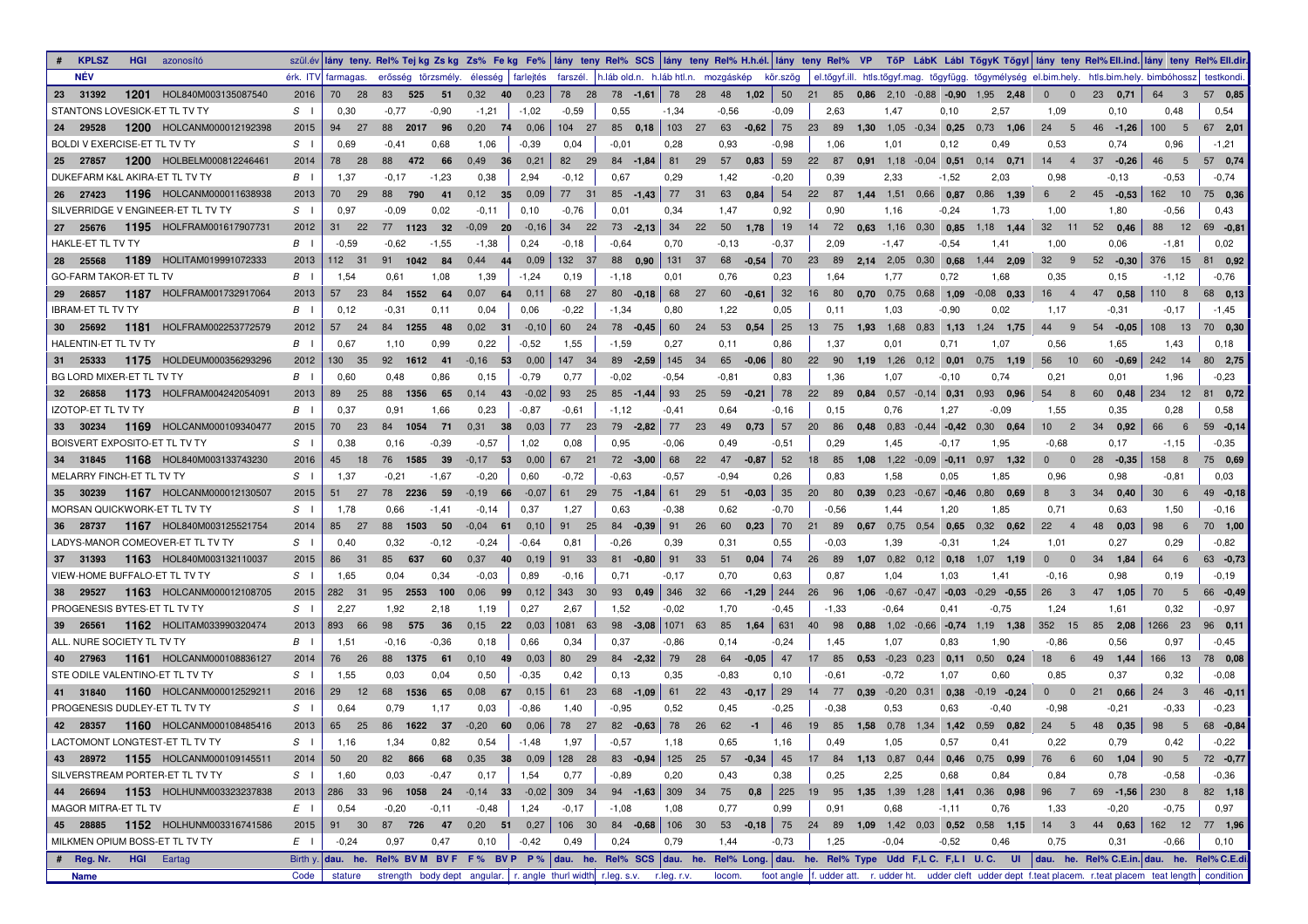| <b>NÉV</b><br>erősség törzsmély. élesség farlejtés farszél. h.láb old.n. h.láb htl.n. mozgáskép kör.szög<br>érk. ITV farmagas.<br>el.tőgyf.ill. htls.tőgyf.mag. tőgyfügg. tőgymélység el.bim.hely. htls.bim.hely. bimbóhossz  testkondi  <br>1152 HOLDEUM000537752869<br>65<br>46 26230<br>2013<br>0,39<br>98 26<br>$86 - 2,12$ 97<br>26 65 0,16<br>18 88 0.79 0.98 -0.37 -0.44 0.33 0.74<br>8<br>32, 1,14<br>188 8<br>90<br>25<br>89<br>858<br>71<br>- 48<br>0,19<br>$\overline{4}$<br>PRISMAGEN LOTUS-ET TL TV TY<br>$B \cup$<br>$-0.03$<br>0,89<br>$-0.95$<br>$-0,43$<br>$-0.89$<br>$-0,20$<br>0.34<br>$-0.80$<br>0,21<br>0,87<br>$-1,00$<br>0.65<br>1,05<br>$-0.14$<br>$-1,28$<br>0,18<br>0,88<br>1,14<br>45<br>1150 HOLCANM000011911735<br>2014<br>$-0,05$<br>79<br>21<br>$82 - 0.76$<br>79<br>21<br>59<br>$2.10$ $2.12$ $-0.17$ $0.53$<br>53<br>200 10<br>$77 - 0.35$<br>47 28608<br>63<br>19<br>85<br>1225<br>21<br>$-0.22$ 35<br>$-0.19$<br>15 84<br>$1,98$ 2.51<br>36<br>5<br>1.15<br>BRUVIEW WELANE GABLE-ET TL TV TY<br>$S \cup$<br>2,02<br>0,70<br>0,06<br>0,27<br>$-0,81$<br>0,55<br>$-1,43$<br>0,21<br>0,56<br>$-0.99$<br>2,05<br>2,35<br>0,82<br>2,71<br>0,85<br>1,35<br>0,09<br>0,11<br>$\vert$ 587<br>1566 28<br>1148 HOLDEUM000355695004<br>2012<br>934 75<br>99<br>1228<br>$-0,07$ 39<br>$-0,02$   1061 79<br>$98$ -1,38 1053 78<br>86 0,62<br>54 98 0.50 0.00 0.96 0.88<br>$0,75$ 0.53<br>304 16<br>82 0,54<br>97 0,38<br>25335<br>37<br>48<br>1,58<br>1,29<br>1,43<br>BG LORENZ EPIC-ET TL TV TY<br>$B \cup$<br>1.61<br>1,10<br>$-0,03$<br>$-0,05$<br>$-0,23$<br>$-1,19$<br>0,21<br>$-0.43$<br>$-0.28$<br>$-0,21$<br>1,44<br>0,78<br>0,41<br>$-0,22$<br>0.83<br>49 27965<br>1143 HOLCANM000108657357<br>686<br>0,06<br>122 33<br>88 0,01<br>122 33<br>66 0,21<br>89<br>$0,79$ 0.79<br>114 10<br>2013<br>107 30<br>91<br>31<br>30<br>0,07<br>22 91 1,65 0,43 1,46 1,96<br>32<br>$6\overline{6}$<br>54 0,26<br>71 - 0,43<br>SILVERRIDGE V EXHAUST-ET TL TV TY<br>$S \cup$<br>2.03<br>2,39<br>1.77<br>0,03<br>0,72<br>0,85<br>$-1,27$<br>1,52<br>1,77<br>0,80<br>$-0,42$<br>$-0.87$<br>1,15<br>1,01<br>$-0.63$<br>0.64<br>1,24<br>0.60<br>26<br>1139 HOLCANM000012380064<br>36<br>557<br>83<br>0,63<br>0,21<br>41 23<br>$67 - 1,30$<br>41 23<br>41 0,31<br>15 77 0.88 0.98 -0.23 -0.35 0.00 0.51<br>23, 1, 12<br>52<br>50 31394<br>2015<br>20<br>74<br>39<br>$\mathbf{0}$<br>$\overline{\phantom{0}}$<br>$\overline{4}$<br>$55 - 1,05$<br>PROGENESIS DOCKSIDE-ET TL TV TY<br>$S \cup$<br>0.97<br>$-0,42$<br>$-1,36$<br>$-0.22$<br>0,45<br>$-0,34$<br>$-0.51$<br>$-0,35$<br>1,00<br>$-0.06$<br>$-0.05$<br>$-0.59$<br>$-0,41$<br>1,40<br>2,16<br>$-1,83$<br>1,35<br>$-0,18$<br>1137 HOLDEUM000538496702<br>63<br>33<br>51 27405<br>2014<br>66<br>29<br>86<br>748<br>56<br>0,28<br>31<br>0,06<br>63 28<br>$81 - 1,31$<br>28 55 1,07<br>17 80<br>$0.91$ 1.40 $-0.32$ $-0.12$ 1.05 1.47<br>$18 \qquad 3$<br>$36 - 0,16$<br>74<br>- 9<br>57 2,05<br>WILDER ERUPTION-ET TL TV<br>$B \cup$<br>0.40<br>$-0,18$<br>0,04<br>0,76<br>$-0.63$<br>$-0,34$<br>$-0,44$<br>1,79<br>$-0,20$<br>$-0,18$<br>1,18<br>0.48<br>0,67<br>0,54<br>0,78<br>0,11<br>$-1,01$<br>$-0.31$<br>1137 HOLFRAM005940304661<br>$80 - 1,93$<br>65<br>0,58<br>33<br>52 25677<br>2012<br>58<br>28<br>85<br>1062 75<br>0,35<br>- 38<br>0,03<br>65 28<br>28<br>56<br>21 80<br>$0.67$ 1.03 -0.35 -0.84 0.57 0.94<br>32<br>8<br>53 0,90<br>154 12<br>75 - 1,04<br>HUNO-ET TL TV TY<br>$B \cup$<br>0.84<br>0,84<br>0,28<br>0.80<br>0,43<br>1,32<br>0.68<br>$-1,31$<br>$-1,69$<br>0.95<br>0,45<br>0.84<br>$-0,19$<br>0,60<br>1,56<br>0,71<br>0,19<br>0,47<br>1135 HOLUSAM000073191150<br>52<br>2014<br>33<br>88<br>1255<br>0,10<br>0,09<br>84 33<br>$84 - 2,90$<br>84<br>33<br>64 - 1,09<br>22 86 1,23 1,32 0,25 -0,28<br>$1,08$ 1,45<br>30<br>48<br>90<br>10<br>65 1,72<br>53 27964<br>80<br>57<br>$-51$<br>8<br>$-1,54$<br>REGANCREST MANTIC-ET TL TV TY<br>$S \cup$<br>1,98<br>0,02<br>$-0.35$<br>$-0,21$<br>1,00<br>0.65<br>$-0.66$<br>0,43<br>1,41<br>0.76<br>1,43<br>$-0.08$<br>1,95<br>1,77<br>2,11<br>$-0.57$<br>$-0.60$<br>$-0,18$<br>51<br>1135 HOLDEUM000121740571<br>2014<br>67<br>86<br>0,40<br>71 26<br>82 0,17<br>71 26<br>60<br>86 1,17 0,03 0,11 0,38<br>$-0,22$ $-0,14$<br>45<br>104 9<br>68 -0,05<br>54 27503<br>27<br>673<br>0,71<br>63<br>$-0,49$<br>21<br>18<br>0,33<br>96<br>$\overline{7}$<br>PRISMAGEN BALZAC-ET TL TV TY<br>$B \cup$<br>1.27<br>2.53<br>0.07<br>0,73<br>0,08<br>$-0.55$<br>0.39<br>$-0.56$<br>1,37<br>$-0,26$<br>0.63<br>0,39<br>-0.32<br>$-0,21$<br>0,40<br>-0.52<br>$-0.69$<br>-0.82<br>62 21<br>27<br>1129 HOL840M003130854033<br>2015<br>36<br>$0,04$ 70 $-0,05$<br>65 22<br>$71 - 0,17$<br>12 77 1,32 0,85 -0,37 -0,43 0,75 0,97<br>43<br>256 8<br>80 0,57<br>55 31387<br>14<br>74 2303<br>89<br>$51 - 1,39$<br>$\overline{2}$<br>0,24<br>$\blacksquare$<br>VIEW-HOME MESQUITE-ET TL TV TY<br>$S \cup$<br>2.21<br>0,75<br>$-0,31$<br>0,55<br>0.63<br>$-0,44$<br>$-0,30$<br>0.96<br>1,98<br>0,82<br>$-0.62$<br>0,43<br>$-0.53$<br>$-1,26$<br>0,70<br>0,82<br>0.91<br>$-0,01$<br>134 29 94 1,39 1,76 0,06 0,49<br>1129 HOLHUNM003316729102<br>2013<br>193 44<br>$-0,15$ 43<br>$-0,10$ 215 44<br>$92 -0.29$ 215 43<br>72<br>0.1<br>$0.69$ 1.40<br>206 18<br>808 20<br>94 0,22<br>56 26576<br>94<br>1642 43<br>$80 - 0,24$<br>$-0,37$<br>BG MILKMEN MOGUL-ET TL TV TY<br>$E \cup$<br>$-0,12$<br>$-1,09$<br>0,45<br>1,79<br>$-0,32$<br>$-0,12$<br>$-0,51$<br>0,76<br>1,43<br>$-0,87$<br>1,65<br>1,53<br>$-1,27$<br>1,14<br>1,33<br>$-0,26$<br>$-2,55$<br>37<br>36<br>57 29884<br>1125 HOLFRAM005941776584<br>2015<br>51<br>77<br>860<br>50<br>0,18<br>0,03<br>80 23<br>$74 - 2.22$<br>79 23<br>44 0.39<br>13 80 0,77 0,47 -0,41 0,36<br>$0,62$ 0.69<br>$\mathbf{0}$<br>$22 - 0.06$<br>44 -0,61<br>17<br>32<br>$\overline{\mathbf{0}}$<br>$\overline{4}$<br>LEASING-ET TL TV TY<br>1,96<br>0,58<br>$-0.53$<br>1,78<br>$-0,12$<br>1,73<br>$-1,72$<br>$B \cup$<br>1,36<br>0,54<br>0,30<br>$-0,54$<br>0,50<br>$-0.09$<br>0,55<br>$-0.95$<br>0,46<br>1,47<br>0.57<br>96<br>70<br>58 27975<br>1124 HOLFRAM006217687061<br>86 1445 56<br>0,03<br>97 34<br>$83$ 0,15<br>34<br>58 - 0,74<br>88 0.76 0.22 1.25 1.18<br>128 15<br>2014<br>81 34<br>63<br>0,14<br>28<br>$-0.17 -0.01$<br>44<br>0,98<br>71 0,18<br>$14 \quad 4$<br><b>JAOK-ET TL TV TY</b><br>$-0,27$<br>$B \cup$<br>0.46<br>0.63<br>0,72<br>0,40<br>$-1,74$<br>0,74<br>$-0.56$<br>1,07<br>1,10<br>0,12<br>0,36<br>$-0.51$<br>$-0.03$<br>0.49<br>$-0.61$<br>0, 16<br>1,13<br>63<br>1119 HOLUSAM000143507897<br>82 29<br>$82 - 1,67$<br>82<br>29<br>55<br>0.5<br>42 0,59<br>20<br>$\overline{2}$<br>59 30240<br>2015<br>74 28<br>86<br>863<br>- 45<br>0,13<br>42<br>0,13<br>23 88 0.77 0.84 -0.15 -0.20 0.34 0.68<br>$12 \quad 1$<br>$54 -0.71$<br>$-0,52$<br>WA-DEL BRIDGE-ET TL TV TY<br>$S \cup$<br>0.60<br>2,50<br>0,22<br>$-1,26$<br>0,29<br>0,57<br>$-0,41$<br>0,15<br>0,72<br>0,17<br>$-0,60$<br>1.03<br>0,35<br>0,18<br>0,12<br>1,69<br>0,10<br>1119 HOLDEUM000537960885<br>82<br>20 90 -0,05 -0,04 0,49 0.64<br>60 27403<br>2014<br>96<br>26<br>90<br>1516<br>71<br>$0,14$ 52 $0,02$<br>108 27<br>86 -1,22 108 27<br>$65 -0,15$<br>$-0.27 -0.21$<br>$14 \quad 4$<br>$35 - 0,60$<br>96<br>9<br>68 0,60<br>SHV STARLIGHT-ET TL TV TY<br>$-1,62$<br>$B \cup$<br>$-0.16$<br>1,80<br>0.63<br>$-0.62$<br>2,00<br>0.68<br>$-0,57$<br>0,30<br>$-0.34$<br>0,46<br>0.64<br>$-0.23$<br>$-1,39$<br>$-0.45$<br>0,65<br>0,37<br>1,60<br>1119 HOLDEUM000536847829<br>0,26<br>506 49<br>$96 - 1,58$ 504 47<br>1,13<br>197<br>430 22<br>89 0,02<br>61 24022<br>2011<br>372 45<br>97<br>$-371$<br>0,24<br>79<br>34<br>95<br>$1,13$ $1,42$ 0.61<br>0,53<br>1,64 1,90<br>108<br>16<br>73 1,29<br>8<br>11<br>BG KALAF GERARD-ET TL TV TY<br>$-0.27$<br>$-0,95$<br>1,68<br>$-0,31$<br>$B \cup$<br>0.87<br>0,01<br>0,01<br>$-0.80$<br>$-1,32$<br>0,00<br>0,53<br>0,79<br>1,23<br>0,82<br>1,45<br>0,37<br>0,61<br>0.67<br>1118 HOLDEUM000538920272<br>89<br>60<br>98<br>9<br>70 -0,86<br>62 28705<br>2015<br>84<br>1080<br>60<br>0,20<br>0,09<br>90<br>32<br>$83 - 2,06$<br>32<br>57<br>$-0,16$<br>24<br>87<br>$0,27$ 0.16 0.21<br>0,12<br>$0,62$ 0.52<br>38<br>$52 - 1,55$<br>- 31<br>87<br>- 45<br>-6<br>OMT NEVILLE KINGBOY-ET TL TV TY<br>0.62<br>1,91<br>$B \cup$<br>0.45<br>1,09<br>0,00<br>$-0.53$<br>$-0,54$<br>0,76<br>$-0.83$<br>$-0,42$<br>1,22<br>1,40<br>0.43<br>$-0,59$<br>$-0.05$<br>0.68<br>$-0,10$<br>0.14<br>63 26246<br>1114 HOLNLDM000548077542<br>2013<br>85<br>$-143$<br>$0,74$ 26<br>0,33<br>60<br>23<br>$80 - 0.68$<br>60<br>-23<br>61<br>$-0,04$<br>41<br>15 84 1,24 0,83 0,69 0,95<br>$0.36$ 0.69<br>57 0,48<br>118 11<br>72 - 0,18<br>55 21<br>-63<br>36<br>$\overline{7}$<br>DG CALANDO-ET TL TV TY<br>$B \cup$<br>0.51<br>$-0.15$<br>0,62<br>$-0,42$<br>$-0,26$<br>$-0.32$<br>0,77<br>0.40<br>0.55<br>1,08<br>$-1,04$<br>1,20<br>$-1,72$<br>$-0,11$<br>0.56<br>0,81<br>1,51<br>0,50<br>84 9<br>1112 HOLCANM000108019003<br>2013<br>105 39<br>982<br>25<br>$-0,10$ 31<br>$-0,01$<br>113 39<br>88 -1,84 113 39<br>65 0,52<br>44 8<br>$50 - 1,24$<br>62 1,03<br>64 27217<br>91<br>0.59<br>GERANETTE LEGATO-ET TL TV TY<br>$S \cup$<br>0.42<br>0.77<br>0,83<br>0,10<br>0,17<br>0,84<br>0,35<br>0,27<br>0,83<br>$-0,31$<br>1,68<br>1,72<br>0,45<br>0,31<br>$-0,72$<br>$-0,50$<br>$-0.34$<br>61 $-0,17$ 54<br>65 28609<br>1110 HOL840M003014561937<br>2014<br>68 25<br>87<br>1887<br>68<br>$-0,01$<br>56<br>$-0,06$<br>87 25<br>$84 - 1,55$ 86<br>26<br>19 86 0.55 0.37 -0.60 -0.40 -0.04 0.16<br>$20 \t 4$<br>47 1,04<br>178 10<br>78 - 0,29<br>SANDY-VALLEY ALEXIS-ET TL TV TY<br>$S \perp$<br>0.42<br>$-0.08$<br>$-0.23$<br>0,48<br>$-0.69$<br>0.94<br>$-1,02$<br>1,93<br>0,68<br>$-1,22$<br>$-1,08$<br>0.40<br>$-0,64$<br>-0.18<br>0,44<br>0,12<br>$-0,50$<br>0,44<br>1203 77 99 1282 33 -0,13 33 -0,09 1297 77 99 -0,53 1296 78 92 0,59 900 57 99 0,37 0,19 1,32 1,60 0,01 0,11 612 25 92 0,16 2890 37 98 1,09<br>66 24459 1109 HOLNLDM000543756273<br>2011<br>APINA FREDERICK-ET TL TV TY<br>0,25<br>$-0,40$<br>$-1,00$<br>0,76<br>$-0,09$<br>$-0,51$<br>0,73<br>0,58<br>0,61<br>0,39<br>$-0,88$<br>0,27<br>$B \cup$<br>0,03<br>1,69<br>$-0,81$<br>0,48<br>$-0,04$<br>1,21<br>38 12 73 1362 55 0,05 42 -0,03 56 17 69 -1,30 55 17 45 -0,12 29 12 77 0,32 1,00 -0,33 -0,34 0,64 0,97 2 1 30 0,60<br>67 27982 1107 HOLFRAM003704251463<br>2014<br><b>JEMBO TL TV TY</b><br>$-0,21$ $-1,19$<br>$-1,02$<br>$B \cup$<br>0,65<br>-1,48<br>0,09<br>0,80<br>0,86<br>0,33<br>$-1,35$<br>$-0,07$<br>1,81<br>0,57<br>1,32<br>0,74<br>0,31<br>-0,20<br>$-0,35$<br>89 817 71 0,40 68 0,40 91 32 85 0,00 91 32 65 -0,11 65 23 88 1,17 0,52 0,06 0,01 0,13 0,36<br>68 27600 1106 HOLBELM000111966423<br>20 5 49 -2,47 228 13 82 2,05<br>2014<br>89 31<br>DUKEFARM K&L BALTHAZAR-ET TL TV TY<br>0,66<br>0,46<br>0,79<br>0,48<br>0,28<br>1,06<br>$-0,48$<br>$B \mid$<br>1,93<br>0,84<br>0,30<br>$-0,73$<br>0,51<br>0,44<br>0,45<br>0,12<br>$-1,31$<br>0,83<br>0,86<br># Reg. Nr. HGI Eartag | <b>KPLSZ</b><br><b>HGI</b> azonosító |      | szülév lány teny. Rel% Tejkg Zskg Zs% Fekg Fe%  lány teny Rel% SCS  lány teny Rel% H.h.él. lány teny Rel% VP TőP LábK Lábl TőgyK Tőgyi  lány teny Rel%Ell.ind. lány teny Rel%Ell.ind. lány teny Rel%Ell.ind. |  |  |  |  |  |  |  |  |  |
|----------------------------------------------------------------------------------------------------------------------------------------------------------------------------------------------------------------------------------------------------------------------------------------------------------------------------------------------------------------------------------------------------------------------------------------------------------------------------------------------------------------------------------------------------------------------------------------------------------------------------------------------------------------------------------------------------------------------------------------------------------------------------------------------------------------------------------------------------------------------------------------------------------------------------------------------------------------------------------------------------------------------------------------------------------------------------------------------------------------------------------------------------------------------------------------------------------------------------------------------------------------------------------------------------------------------------------------------------------------------------------------------------------------------------------------------------------------------------------------------------------------------------------------------------------------------------------------------------------------------------------------------------------------------------------------------------------------------------------------------------------------------------------------------------------------------------------------------------------------------------------------------------------------------------------------------------------------------------------------------------------------------------------------------------------------------------------------------------------------------------------------------------------------------------------------------------------------------------------------------------------------------------------------------------------------------------------------------------------------------------------------------------------------------------------------------------------------------------------------------------------------------------------------------------------------------------------------------------------------------------------------------------------------------------------------------------------------------------------------------------------------------------------------------------------------------------------------------------------------------------------------------------------------------------------------------------------------------------------------------------------------------------------------------------------------------------------------------------------------------------------------------------------------------------------------------------------------------------------------------------------------------------------------------------------------------------------------------------------------------------------------------------------------------------------------------------------------------------------------------------------------------------------------------------------------------------------------------------------------------------------------------------------------------------------------------------------------------------------------------------------------------------------------------------------------------------------------------------------------------------------------------------------------------------------------------------------------------------------------------------------------------------------------------------------------------------------------------------------------------------------------------------------------------------------------------------------------------------------------------------------------------------------------------------------------------------------------------------------------------------------------------------------------------------------------------------------------------------------------------------------------------------------------------------------------------------------------------------------------------------------------------------------------------------------------------------------------------------------------------------------------------------------------------------------------------------------------------------------------------------------------------------------------------------------------------------------------------------------------------------------------------------------------------------------------------------------------------------------------------------------------------------------------------------------------------------------------------------------------------------------------------------------------------------------------------------------------------------------------------------------------------------------------------------------------------------------------------------------------------------------------------------------------------------------------------------------------------------------------------------------------------------------------------------------------------------------------------------------------------------------------------------------------------------------------------------------------------------------------------------------------------------------------------------------------------------------------------------------------------------------------------------------------------------------------------------------------------------------------------------------------------------------------------------------------------------------------------------------------------------------------------------------------------------------------------------------------------------------------------------------------------------------------------------------------------------------------------------------------------------------------------------------------------------------------------------------------------------------------------------------------------------------------------------------------------------------------------------------------------------------------------------------------------------------------------------------------------------------------------------------------------------------------------------------------------------------------------------------------------------------------------------------------------------------------------------------------------------------------------------------------------------------------------------------------------------------------------------------------------------------------------------------------------------------------------------------------------------------------------------------------------------------------------------------------------------------------------------------------------------------------------------------------------------------------------------------------------------------------------------------------------------------------------------------------------------------------------------------------------------------------------------------------------------------------------------------------------------------------------------------------------------------------------------------------------------------------------------------------------------------------------------------------------------------------------------------------------------------------------------------------------------------------------------------------------------------------------------------------------------------------------------------------------------------------------------------------------------------------------------------------------------------------------------------------------------------------------------------------------------------------------------------------------------------------------------------------------------------------------------------------------------------------------------------------------------------------------------------------------------------------------------------------------------------------------------------------------------------------------------------------------------------------------------------------------------------------------------------------------------------------------------------------------------------------------------------------------------------------------------------------------------------------------------------------------------------------------------------------------------------------------------------------------------------------------------------------------------------------------------------------------------------------------------------------------------------------------------------------------------------------------------------------------------------------------------------------------------------------------------------------------------------------------------------------------------------------------------------------------------------------------------------------------------------------------------------------------------------------------------------------------------------------------------------------------------------------------------------------------------------------------------------------------------------------------------------------------------------------------------------------------------------------------------------------------------------------------------------------------------------------------------------------------------------------------------------------------------------------------------------------------------------------------------------------------------------------------------------------------------------------------------------------------------------------------------------------------------------------------------------------------------------------------------------------------------------------------------------------------------------------------------------------------------------------------------------------------------------------------------------------------------------------------------------------------------------------------------------------------------------------------------------------------------------|--------------------------------------|------|--------------------------------------------------------------------------------------------------------------------------------------------------------------------------------------------------------------|--|--|--|--|--|--|--|--|--|
| $74 - 1,02$<br>62 5 61 -0,94                                                                                                                                                                                                                                                                                                                                                                                                                                                                                                                                                                                                                                                                                                                                                                                                                                                                                                                                                                                                                                                                                                                                                                                                                                                                                                                                                                                                                                                                                                                                                                                                                                                                                                                                                                                                                                                                                                                                                                                                                                                                                                                                                                                                                                                                                                                                                                                                                                                                                                                                                                                                                                                                                                                                                                                                                                                                                                                                                                                                                                                                                                                                                                                                                                                                                                                                                                                                                                                                                                                                                                                                                                                                                                                                                                                                                                                                                                                                                                                                                                                                                                                                                                                                                                                                                                                                                                                                                                                                                                                                                                                                                                                                                                                                                                                                                                                                                                                                                                                                                                                                                                                                                                                                                                                                                                                                                                                                                                                                                                                                                                                                                                                                                                                                                                                                                                                                                                                                                                                                                                                                                                                                                                                                                                                                                                                                                                                                                                                                                                                                                                                                                                                                                                                                                                                                                                                                                                                                                                                                                                                                                                                                                                                                                                                                                                                                                                                                                                                                                                                                                                                                                                                                                                                                                                                                                                                                                                                                                                                                                                                                                                                                                                                                                                                                                                                                                                                                                                                                                                                                                                                                                                                                                                                                                                                                                                                                                                                                                                                                                                                                                                                                                                                                                                                                                                                                                                                                                                                                                                                                                                                                                                                                                                                                                                                                                                                                                                                                                                                                                                                                                                                                                                                                                                                                                                                                                                                                                                                                                                                                                                                                                                                                                                                                                                                                                                                                                                                                                                                                                             |                                      |      |                                                                                                                                                                                                              |  |  |  |  |  |  |  |  |  |
|                                                                                                                                                                                                                                                                                                                                                                                                                                                                                                                                                                                                                                                                                                                                                                                                                                                                                                                                                                                                                                                                                                                                                                                                                                                                                                                                                                                                                                                                                                                                                                                                                                                                                                                                                                                                                                                                                                                                                                                                                                                                                                                                                                                                                                                                                                                                                                                                                                                                                                                                                                                                                                                                                                                                                                                                                                                                                                                                                                                                                                                                                                                                                                                                                                                                                                                                                                                                                                                                                                                                                                                                                                                                                                                                                                                                                                                                                                                                                                                                                                                                                                                                                                                                                                                                                                                                                                                                                                                                                                                                                                                                                                                                                                                                                                                                                                                                                                                                                                                                                                                                                                                                                                                                                                                                                                                                                                                                                                                                                                                                                                                                                                                                                                                                                                                                                                                                                                                                                                                                                                                                                                                                                                                                                                                                                                                                                                                                                                                                                                                                                                                                                                                                                                                                                                                                                                                                                                                                                                                                                                                                                                                                                                                                                                                                                                                                                                                                                                                                                                                                                                                                                                                                                                                                                                                                                                                                                                                                                                                                                                                                                                                                                                                                                                                                                                                                                                                                                                                                                                                                                                                                                                                                                                                                                                                                                                                                                                                                                                                                                                                                                                                                                                                                                                                                                                                                                                                                                                                                                                                                                                                                                                                                                                                                                                                                                                                                                                                                                                                                                                                                                                                                                                                                                                                                                                                                                                                                                                                                                                                                                                                                                                                                                                                                                                                                                                                                                                                                                                                                                                                          |                                      |      |                                                                                                                                                                                                              |  |  |  |  |  |  |  |  |  |
|                                                                                                                                                                                                                                                                                                                                                                                                                                                                                                                                                                                                                                                                                                                                                                                                                                                                                                                                                                                                                                                                                                                                                                                                                                                                                                                                                                                                                                                                                                                                                                                                                                                                                                                                                                                                                                                                                                                                                                                                                                                                                                                                                                                                                                                                                                                                                                                                                                                                                                                                                                                                                                                                                                                                                                                                                                                                                                                                                                                                                                                                                                                                                                                                                                                                                                                                                                                                                                                                                                                                                                                                                                                                                                                                                                                                                                                                                                                                                                                                                                                                                                                                                                                                                                                                                                                                                                                                                                                                                                                                                                                                                                                                                                                                                                                                                                                                                                                                                                                                                                                                                                                                                                                                                                                                                                                                                                                                                                                                                                                                                                                                                                                                                                                                                                                                                                                                                                                                                                                                                                                                                                                                                                                                                                                                                                                                                                                                                                                                                                                                                                                                                                                                                                                                                                                                                                                                                                                                                                                                                                                                                                                                                                                                                                                                                                                                                                                                                                                                                                                                                                                                                                                                                                                                                                                                                                                                                                                                                                                                                                                                                                                                                                                                                                                                                                                                                                                                                                                                                                                                                                                                                                                                                                                                                                                                                                                                                                                                                                                                                                                                                                                                                                                                                                                                                                                                                                                                                                                                                                                                                                                                                                                                                                                                                                                                                                                                                                                                                                                                                                                                                                                                                                                                                                                                                                                                                                                                                                                                                                                                                                                                                                                                                                                                                                                                                                                                                                                                                                                                                                                          |                                      |      |                                                                                                                                                                                                              |  |  |  |  |  |  |  |  |  |
|                                                                                                                                                                                                                                                                                                                                                                                                                                                                                                                                                                                                                                                                                                                                                                                                                                                                                                                                                                                                                                                                                                                                                                                                                                                                                                                                                                                                                                                                                                                                                                                                                                                                                                                                                                                                                                                                                                                                                                                                                                                                                                                                                                                                                                                                                                                                                                                                                                                                                                                                                                                                                                                                                                                                                                                                                                                                                                                                                                                                                                                                                                                                                                                                                                                                                                                                                                                                                                                                                                                                                                                                                                                                                                                                                                                                                                                                                                                                                                                                                                                                                                                                                                                                                                                                                                                                                                                                                                                                                                                                                                                                                                                                                                                                                                                                                                                                                                                                                                                                                                                                                                                                                                                                                                                                                                                                                                                                                                                                                                                                                                                                                                                                                                                                                                                                                                                                                                                                                                                                                                                                                                                                                                                                                                                                                                                                                                                                                                                                                                                                                                                                                                                                                                                                                                                                                                                                                                                                                                                                                                                                                                                                                                                                                                                                                                                                                                                                                                                                                                                                                                                                                                                                                                                                                                                                                                                                                                                                                                                                                                                                                                                                                                                                                                                                                                                                                                                                                                                                                                                                                                                                                                                                                                                                                                                                                                                                                                                                                                                                                                                                                                                                                                                                                                                                                                                                                                                                                                                                                                                                                                                                                                                                                                                                                                                                                                                                                                                                                                                                                                                                                                                                                                                                                                                                                                                                                                                                                                                                                                                                                                                                                                                                                                                                                                                                                                                                                                                                                                                                                                                          |                                      |      |                                                                                                                                                                                                              |  |  |  |  |  |  |  |  |  |
|                                                                                                                                                                                                                                                                                                                                                                                                                                                                                                                                                                                                                                                                                                                                                                                                                                                                                                                                                                                                                                                                                                                                                                                                                                                                                                                                                                                                                                                                                                                                                                                                                                                                                                                                                                                                                                                                                                                                                                                                                                                                                                                                                                                                                                                                                                                                                                                                                                                                                                                                                                                                                                                                                                                                                                                                                                                                                                                                                                                                                                                                                                                                                                                                                                                                                                                                                                                                                                                                                                                                                                                                                                                                                                                                                                                                                                                                                                                                                                                                                                                                                                                                                                                                                                                                                                                                                                                                                                                                                                                                                                                                                                                                                                                                                                                                                                                                                                                                                                                                                                                                                                                                                                                                                                                                                                                                                                                                                                                                                                                                                                                                                                                                                                                                                                                                                                                                                                                                                                                                                                                                                                                                                                                                                                                                                                                                                                                                                                                                                                                                                                                                                                                                                                                                                                                                                                                                                                                                                                                                                                                                                                                                                                                                                                                                                                                                                                                                                                                                                                                                                                                                                                                                                                                                                                                                                                                                                                                                                                                                                                                                                                                                                                                                                                                                                                                                                                                                                                                                                                                                                                                                                                                                                                                                                                                                                                                                                                                                                                                                                                                                                                                                                                                                                                                                                                                                                                                                                                                                                                                                                                                                                                                                                                                                                                                                                                                                                                                                                                                                                                                                                                                                                                                                                                                                                                                                                                                                                                                                                                                                                                                                                                                                                                                                                                                                                                                                                                                                                                                                                                                          |                                      |      |                                                                                                                                                                                                              |  |  |  |  |  |  |  |  |  |
|                                                                                                                                                                                                                                                                                                                                                                                                                                                                                                                                                                                                                                                                                                                                                                                                                                                                                                                                                                                                                                                                                                                                                                                                                                                                                                                                                                                                                                                                                                                                                                                                                                                                                                                                                                                                                                                                                                                                                                                                                                                                                                                                                                                                                                                                                                                                                                                                                                                                                                                                                                                                                                                                                                                                                                                                                                                                                                                                                                                                                                                                                                                                                                                                                                                                                                                                                                                                                                                                                                                                                                                                                                                                                                                                                                                                                                                                                                                                                                                                                                                                                                                                                                                                                                                                                                                                                                                                                                                                                                                                                                                                                                                                                                                                                                                                                                                                                                                                                                                                                                                                                                                                                                                                                                                                                                                                                                                                                                                                                                                                                                                                                                                                                                                                                                                                                                                                                                                                                                                                                                                                                                                                                                                                                                                                                                                                                                                                                                                                                                                                                                                                                                                                                                                                                                                                                                                                                                                                                                                                                                                                                                                                                                                                                                                                                                                                                                                                                                                                                                                                                                                                                                                                                                                                                                                                                                                                                                                                                                                                                                                                                                                                                                                                                                                                                                                                                                                                                                                                                                                                                                                                                                                                                                                                                                                                                                                                                                                                                                                                                                                                                                                                                                                                                                                                                                                                                                                                                                                                                                                                                                                                                                                                                                                                                                                                                                                                                                                                                                                                                                                                                                                                                                                                                                                                                                                                                                                                                                                                                                                                                                                                                                                                                                                                                                                                                                                                                                                                                                                                                                                          |                                      |      |                                                                                                                                                                                                              |  |  |  |  |  |  |  |  |  |
| Birthy. dau. he. Rel% BVM BVF F% BVP P% dau. he. Rel% SCS dau. he. Rel% Long. dau. he. Rel% Type Udd F,L C. F,L I U.C. UI dau. he. Rel% C.E.in. dau. he. Rel% C.E.di.                                                                                                                                                                                                                                                                                                                                                                                                                                                                                                                                                                                                                                                                                                                                                                                                                                                                                                                                                                                                                                                                                                                                                                                                                                                                                                                                                                                                                                                                                                                                                                                                                                                                                                                                                                                                                                                                                                                                                                                                                                                                                                                                                                                                                                                                                                                                                                                                                                                                                                                                                                                                                                                                                                                                                                                                                                                                                                                                                                                                                                                                                                                                                                                                                                                                                                                                                                                                                                                                                                                                                                                                                                                                                                                                                                                                                                                                                                                                                                                                                                                                                                                                                                                                                                                                                                                                                                                                                                                                                                                                                                                                                                                                                                                                                                                                                                                                                                                                                                                                                                                                                                                                                                                                                                                                                                                                                                                                                                                                                                                                                                                                                                                                                                                                                                                                                                                                                                                                                                                                                                                                                                                                                                                                                                                                                                                                                                                                                                                                                                                                                                                                                                                                                                                                                                                                                                                                                                                                                                                                                                                                                                                                                                                                                                                                                                                                                                                                                                                                                                                                                                                                                                                                                                                                                                                                                                                                                                                                                                                                                                                                                                                                                                                                                                                                                                                                                                                                                                                                                                                                                                                                                                                                                                                                                                                                                                                                                                                                                                                                                                                                                                                                                                                                                                                                                                                                                                                                                                                                                                                                                                                                                                                                                                                                                                                                                                                                                                                                                                                                                                                                                                                                                                                                                                                                                                                                                                                                                                                                                                                                                                                                                                                                                                                                                                                                                                                                                    |                                      |      |                                                                                                                                                                                                              |  |  |  |  |  |  |  |  |  |
|                                                                                                                                                                                                                                                                                                                                                                                                                                                                                                                                                                                                                                                                                                                                                                                                                                                                                                                                                                                                                                                                                                                                                                                                                                                                                                                                                                                                                                                                                                                                                                                                                                                                                                                                                                                                                                                                                                                                                                                                                                                                                                                                                                                                                                                                                                                                                                                                                                                                                                                                                                                                                                                                                                                                                                                                                                                                                                                                                                                                                                                                                                                                                                                                                                                                                                                                                                                                                                                                                                                                                                                                                                                                                                                                                                                                                                                                                                                                                                                                                                                                                                                                                                                                                                                                                                                                                                                                                                                                                                                                                                                                                                                                                                                                                                                                                                                                                                                                                                                                                                                                                                                                                                                                                                                                                                                                                                                                                                                                                                                                                                                                                                                                                                                                                                                                                                                                                                                                                                                                                                                                                                                                                                                                                                                                                                                                                                                                                                                                                                                                                                                                                                                                                                                                                                                                                                                                                                                                                                                                                                                                                                                                                                                                                                                                                                                                                                                                                                                                                                                                                                                                                                                                                                                                                                                                                                                                                                                                                                                                                                                                                                                                                                                                                                                                                                                                                                                                                                                                                                                                                                                                                                                                                                                                                                                                                                                                                                                                                                                                                                                                                                                                                                                                                                                                                                                                                                                                                                                                                                                                                                                                                                                                                                                                                                                                                                                                                                                                                                                                                                                                                                                                                                                                                                                                                                                                                                                                                                                                                                                                                                                                                                                                                                                                                                                                                                                                                                                                                                                                                                                          |                                      |      |                                                                                                                                                                                                              |  |  |  |  |  |  |  |  |  |
|                                                                                                                                                                                                                                                                                                                                                                                                                                                                                                                                                                                                                                                                                                                                                                                                                                                                                                                                                                                                                                                                                                                                                                                                                                                                                                                                                                                                                                                                                                                                                                                                                                                                                                                                                                                                                                                                                                                                                                                                                                                                                                                                                                                                                                                                                                                                                                                                                                                                                                                                                                                                                                                                                                                                                                                                                                                                                                                                                                                                                                                                                                                                                                                                                                                                                                                                                                                                                                                                                                                                                                                                                                                                                                                                                                                                                                                                                                                                                                                                                                                                                                                                                                                                                                                                                                                                                                                                                                                                                                                                                                                                                                                                                                                                                                                                                                                                                                                                                                                                                                                                                                                                                                                                                                                                                                                                                                                                                                                                                                                                                                                                                                                                                                                                                                                                                                                                                                                                                                                                                                                                                                                                                                                                                                                                                                                                                                                                                                                                                                                                                                                                                                                                                                                                                                                                                                                                                                                                                                                                                                                                                                                                                                                                                                                                                                                                                                                                                                                                                                                                                                                                                                                                                                                                                                                                                                                                                                                                                                                                                                                                                                                                                                                                                                                                                                                                                                                                                                                                                                                                                                                                                                                                                                                                                                                                                                                                                                                                                                                                                                                                                                                                                                                                                                                                                                                                                                                                                                                                                                                                                                                                                                                                                                                                                                                                                                                                                                                                                                                                                                                                                                                                                                                                                                                                                                                                                                                                                                                                                                                                                                                                                                                                                                                                                                                                                                                                                                                                                                                                                                                          |                                      |      |                                                                                                                                                                                                              |  |  |  |  |  |  |  |  |  |
|                                                                                                                                                                                                                                                                                                                                                                                                                                                                                                                                                                                                                                                                                                                                                                                                                                                                                                                                                                                                                                                                                                                                                                                                                                                                                                                                                                                                                                                                                                                                                                                                                                                                                                                                                                                                                                                                                                                                                                                                                                                                                                                                                                                                                                                                                                                                                                                                                                                                                                                                                                                                                                                                                                                                                                                                                                                                                                                                                                                                                                                                                                                                                                                                                                                                                                                                                                                                                                                                                                                                                                                                                                                                                                                                                                                                                                                                                                                                                                                                                                                                                                                                                                                                                                                                                                                                                                                                                                                                                                                                                                                                                                                                                                                                                                                                                                                                                                                                                                                                                                                                                                                                                                                                                                                                                                                                                                                                                                                                                                                                                                                                                                                                                                                                                                                                                                                                                                                                                                                                                                                                                                                                                                                                                                                                                                                                                                                                                                                                                                                                                                                                                                                                                                                                                                                                                                                                                                                                                                                                                                                                                                                                                                                                                                                                                                                                                                                                                                                                                                                                                                                                                                                                                                                                                                                                                                                                                                                                                                                                                                                                                                                                                                                                                                                                                                                                                                                                                                                                                                                                                                                                                                                                                                                                                                                                                                                                                                                                                                                                                                                                                                                                                                                                                                                                                                                                                                                                                                                                                                                                                                                                                                                                                                                                                                                                                                                                                                                                                                                                                                                                                                                                                                                                                                                                                                                                                                                                                                                                                                                                                                                                                                                                                                                                                                                                                                                                                                                                                                                                                                                          |                                      |      |                                                                                                                                                                                                              |  |  |  |  |  |  |  |  |  |
|                                                                                                                                                                                                                                                                                                                                                                                                                                                                                                                                                                                                                                                                                                                                                                                                                                                                                                                                                                                                                                                                                                                                                                                                                                                                                                                                                                                                                                                                                                                                                                                                                                                                                                                                                                                                                                                                                                                                                                                                                                                                                                                                                                                                                                                                                                                                                                                                                                                                                                                                                                                                                                                                                                                                                                                                                                                                                                                                                                                                                                                                                                                                                                                                                                                                                                                                                                                                                                                                                                                                                                                                                                                                                                                                                                                                                                                                                                                                                                                                                                                                                                                                                                                                                                                                                                                                                                                                                                                                                                                                                                                                                                                                                                                                                                                                                                                                                                                                                                                                                                                                                                                                                                                                                                                                                                                                                                                                                                                                                                                                                                                                                                                                                                                                                                                                                                                                                                                                                                                                                                                                                                                                                                                                                                                                                                                                                                                                                                                                                                                                                                                                                                                                                                                                                                                                                                                                                                                                                                                                                                                                                                                                                                                                                                                                                                                                                                                                                                                                                                                                                                                                                                                                                                                                                                                                                                                                                                                                                                                                                                                                                                                                                                                                                                                                                                                                                                                                                                                                                                                                                                                                                                                                                                                                                                                                                                                                                                                                                                                                                                                                                                                                                                                                                                                                                                                                                                                                                                                                                                                                                                                                                                                                                                                                                                                                                                                                                                                                                                                                                                                                                                                                                                                                                                                                                                                                                                                                                                                                                                                                                                                                                                                                                                                                                                                                                                                                                                                                                                                                                                                          |                                      |      |                                                                                                                                                                                                              |  |  |  |  |  |  |  |  |  |
|                                                                                                                                                                                                                                                                                                                                                                                                                                                                                                                                                                                                                                                                                                                                                                                                                                                                                                                                                                                                                                                                                                                                                                                                                                                                                                                                                                                                                                                                                                                                                                                                                                                                                                                                                                                                                                                                                                                                                                                                                                                                                                                                                                                                                                                                                                                                                                                                                                                                                                                                                                                                                                                                                                                                                                                                                                                                                                                                                                                                                                                                                                                                                                                                                                                                                                                                                                                                                                                                                                                                                                                                                                                                                                                                                                                                                                                                                                                                                                                                                                                                                                                                                                                                                                                                                                                                                                                                                                                                                                                                                                                                                                                                                                                                                                                                                                                                                                                                                                                                                                                                                                                                                                                                                                                                                                                                                                                                                                                                                                                                                                                                                                                                                                                                                                                                                                                                                                                                                                                                                                                                                                                                                                                                                                                                                                                                                                                                                                                                                                                                                                                                                                                                                                                                                                                                                                                                                                                                                                                                                                                                                                                                                                                                                                                                                                                                                                                                                                                                                                                                                                                                                                                                                                                                                                                                                                                                                                                                                                                                                                                                                                                                                                                                                                                                                                                                                                                                                                                                                                                                                                                                                                                                                                                                                                                                                                                                                                                                                                                                                                                                                                                                                                                                                                                                                                                                                                                                                                                                                                                                                                                                                                                                                                                                                                                                                                                                                                                                                                                                                                                                                                                                                                                                                                                                                                                                                                                                                                                                                                                                                                                                                                                                                                                                                                                                                                                                                                                                                                                                                                                          |                                      |      |                                                                                                                                                                                                              |  |  |  |  |  |  |  |  |  |
|                                                                                                                                                                                                                                                                                                                                                                                                                                                                                                                                                                                                                                                                                                                                                                                                                                                                                                                                                                                                                                                                                                                                                                                                                                                                                                                                                                                                                                                                                                                                                                                                                                                                                                                                                                                                                                                                                                                                                                                                                                                                                                                                                                                                                                                                                                                                                                                                                                                                                                                                                                                                                                                                                                                                                                                                                                                                                                                                                                                                                                                                                                                                                                                                                                                                                                                                                                                                                                                                                                                                                                                                                                                                                                                                                                                                                                                                                                                                                                                                                                                                                                                                                                                                                                                                                                                                                                                                                                                                                                                                                                                                                                                                                                                                                                                                                                                                                                                                                                                                                                                                                                                                                                                                                                                                                                                                                                                                                                                                                                                                                                                                                                                                                                                                                                                                                                                                                                                                                                                                                                                                                                                                                                                                                                                                                                                                                                                                                                                                                                                                                                                                                                                                                                                                                                                                                                                                                                                                                                                                                                                                                                                                                                                                                                                                                                                                                                                                                                                                                                                                                                                                                                                                                                                                                                                                                                                                                                                                                                                                                                                                                                                                                                                                                                                                                                                                                                                                                                                                                                                                                                                                                                                                                                                                                                                                                                                                                                                                                                                                                                                                                                                                                                                                                                                                                                                                                                                                                                                                                                                                                                                                                                                                                                                                                                                                                                                                                                                                                                                                                                                                                                                                                                                                                                                                                                                                                                                                                                                                                                                                                                                                                                                                                                                                                                                                                                                                                                                                                                                                                                                          |                                      |      |                                                                                                                                                                                                              |  |  |  |  |  |  |  |  |  |
|                                                                                                                                                                                                                                                                                                                                                                                                                                                                                                                                                                                                                                                                                                                                                                                                                                                                                                                                                                                                                                                                                                                                                                                                                                                                                                                                                                                                                                                                                                                                                                                                                                                                                                                                                                                                                                                                                                                                                                                                                                                                                                                                                                                                                                                                                                                                                                                                                                                                                                                                                                                                                                                                                                                                                                                                                                                                                                                                                                                                                                                                                                                                                                                                                                                                                                                                                                                                                                                                                                                                                                                                                                                                                                                                                                                                                                                                                                                                                                                                                                                                                                                                                                                                                                                                                                                                                                                                                                                                                                                                                                                                                                                                                                                                                                                                                                                                                                                                                                                                                                                                                                                                                                                                                                                                                                                                                                                                                                                                                                                                                                                                                                                                                                                                                                                                                                                                                                                                                                                                                                                                                                                                                                                                                                                                                                                                                                                                                                                                                                                                                                                                                                                                                                                                                                                                                                                                                                                                                                                                                                                                                                                                                                                                                                                                                                                                                                                                                                                                                                                                                                                                                                                                                                                                                                                                                                                                                                                                                                                                                                                                                                                                                                                                                                                                                                                                                                                                                                                                                                                                                                                                                                                                                                                                                                                                                                                                                                                                                                                                                                                                                                                                                                                                                                                                                                                                                                                                                                                                                                                                                                                                                                                                                                                                                                                                                                                                                                                                                                                                                                                                                                                                                                                                                                                                                                                                                                                                                                                                                                                                                                                                                                                                                                                                                                                                                                                                                                                                                                                                                                                          |                                      |      |                                                                                                                                                                                                              |  |  |  |  |  |  |  |  |  |
|                                                                                                                                                                                                                                                                                                                                                                                                                                                                                                                                                                                                                                                                                                                                                                                                                                                                                                                                                                                                                                                                                                                                                                                                                                                                                                                                                                                                                                                                                                                                                                                                                                                                                                                                                                                                                                                                                                                                                                                                                                                                                                                                                                                                                                                                                                                                                                                                                                                                                                                                                                                                                                                                                                                                                                                                                                                                                                                                                                                                                                                                                                                                                                                                                                                                                                                                                                                                                                                                                                                                                                                                                                                                                                                                                                                                                                                                                                                                                                                                                                                                                                                                                                                                                                                                                                                                                                                                                                                                                                                                                                                                                                                                                                                                                                                                                                                                                                                                                                                                                                                                                                                                                                                                                                                                                                                                                                                                                                                                                                                                                                                                                                                                                                                                                                                                                                                                                                                                                                                                                                                                                                                                                                                                                                                                                                                                                                                                                                                                                                                                                                                                                                                                                                                                                                                                                                                                                                                                                                                                                                                                                                                                                                                                                                                                                                                                                                                                                                                                                                                                                                                                                                                                                                                                                                                                                                                                                                                                                                                                                                                                                                                                                                                                                                                                                                                                                                                                                                                                                                                                                                                                                                                                                                                                                                                                                                                                                                                                                                                                                                                                                                                                                                                                                                                                                                                                                                                                                                                                                                                                                                                                                                                                                                                                                                                                                                                                                                                                                                                                                                                                                                                                                                                                                                                                                                                                                                                                                                                                                                                                                                                                                                                                                                                                                                                                                                                                                                                                                                                                                                                          |                                      |      |                                                                                                                                                                                                              |  |  |  |  |  |  |  |  |  |
|                                                                                                                                                                                                                                                                                                                                                                                                                                                                                                                                                                                                                                                                                                                                                                                                                                                                                                                                                                                                                                                                                                                                                                                                                                                                                                                                                                                                                                                                                                                                                                                                                                                                                                                                                                                                                                                                                                                                                                                                                                                                                                                                                                                                                                                                                                                                                                                                                                                                                                                                                                                                                                                                                                                                                                                                                                                                                                                                                                                                                                                                                                                                                                                                                                                                                                                                                                                                                                                                                                                                                                                                                                                                                                                                                                                                                                                                                                                                                                                                                                                                                                                                                                                                                                                                                                                                                                                                                                                                                                                                                                                                                                                                                                                                                                                                                                                                                                                                                                                                                                                                                                                                                                                                                                                                                                                                                                                                                                                                                                                                                                                                                                                                                                                                                                                                                                                                                                                                                                                                                                                                                                                                                                                                                                                                                                                                                                                                                                                                                                                                                                                                                                                                                                                                                                                                                                                                                                                                                                                                                                                                                                                                                                                                                                                                                                                                                                                                                                                                                                                                                                                                                                                                                                                                                                                                                                                                                                                                                                                                                                                                                                                                                                                                                                                                                                                                                                                                                                                                                                                                                                                                                                                                                                                                                                                                                                                                                                                                                                                                                                                                                                                                                                                                                                                                                                                                                                                                                                                                                                                                                                                                                                                                                                                                                                                                                                                                                                                                                                                                                                                                                                                                                                                                                                                                                                                                                                                                                                                                                                                                                                                                                                                                                                                                                                                                                                                                                                                                                                                                                                                          |                                      |      |                                                                                                                                                                                                              |  |  |  |  |  |  |  |  |  |
|                                                                                                                                                                                                                                                                                                                                                                                                                                                                                                                                                                                                                                                                                                                                                                                                                                                                                                                                                                                                                                                                                                                                                                                                                                                                                                                                                                                                                                                                                                                                                                                                                                                                                                                                                                                                                                                                                                                                                                                                                                                                                                                                                                                                                                                                                                                                                                                                                                                                                                                                                                                                                                                                                                                                                                                                                                                                                                                                                                                                                                                                                                                                                                                                                                                                                                                                                                                                                                                                                                                                                                                                                                                                                                                                                                                                                                                                                                                                                                                                                                                                                                                                                                                                                                                                                                                                                                                                                                                                                                                                                                                                                                                                                                                                                                                                                                                                                                                                                                                                                                                                                                                                                                                                                                                                                                                                                                                                                                                                                                                                                                                                                                                                                                                                                                                                                                                                                                                                                                                                                                                                                                                                                                                                                                                                                                                                                                                                                                                                                                                                                                                                                                                                                                                                                                                                                                                                                                                                                                                                                                                                                                                                                                                                                                                                                                                                                                                                                                                                                                                                                                                                                                                                                                                                                                                                                                                                                                                                                                                                                                                                                                                                                                                                                                                                                                                                                                                                                                                                                                                                                                                                                                                                                                                                                                                                                                                                                                                                                                                                                                                                                                                                                                                                                                                                                                                                                                                                                                                                                                                                                                                                                                                                                                                                                                                                                                                                                                                                                                                                                                                                                                                                                                                                                                                                                                                                                                                                                                                                                                                                                                                                                                                                                                                                                                                                                                                                                                                                                                                                                                                          |                                      |      |                                                                                                                                                                                                              |  |  |  |  |  |  |  |  |  |
|                                                                                                                                                                                                                                                                                                                                                                                                                                                                                                                                                                                                                                                                                                                                                                                                                                                                                                                                                                                                                                                                                                                                                                                                                                                                                                                                                                                                                                                                                                                                                                                                                                                                                                                                                                                                                                                                                                                                                                                                                                                                                                                                                                                                                                                                                                                                                                                                                                                                                                                                                                                                                                                                                                                                                                                                                                                                                                                                                                                                                                                                                                                                                                                                                                                                                                                                                                                                                                                                                                                                                                                                                                                                                                                                                                                                                                                                                                                                                                                                                                                                                                                                                                                                                                                                                                                                                                                                                                                                                                                                                                                                                                                                                                                                                                                                                                                                                                                                                                                                                                                                                                                                                                                                                                                                                                                                                                                                                                                                                                                                                                                                                                                                                                                                                                                                                                                                                                                                                                                                                                                                                                                                                                                                                                                                                                                                                                                                                                                                                                                                                                                                                                                                                                                                                                                                                                                                                                                                                                                                                                                                                                                                                                                                                                                                                                                                                                                                                                                                                                                                                                                                                                                                                                                                                                                                                                                                                                                                                                                                                                                                                                                                                                                                                                                                                                                                                                                                                                                                                                                                                                                                                                                                                                                                                                                                                                                                                                                                                                                                                                                                                                                                                                                                                                                                                                                                                                                                                                                                                                                                                                                                                                                                                                                                                                                                                                                                                                                                                                                                                                                                                                                                                                                                                                                                                                                                                                                                                                                                                                                                                                                                                                                                                                                                                                                                                                                                                                                                                                                                                                                          |                                      |      |                                                                                                                                                                                                              |  |  |  |  |  |  |  |  |  |
|                                                                                                                                                                                                                                                                                                                                                                                                                                                                                                                                                                                                                                                                                                                                                                                                                                                                                                                                                                                                                                                                                                                                                                                                                                                                                                                                                                                                                                                                                                                                                                                                                                                                                                                                                                                                                                                                                                                                                                                                                                                                                                                                                                                                                                                                                                                                                                                                                                                                                                                                                                                                                                                                                                                                                                                                                                                                                                                                                                                                                                                                                                                                                                                                                                                                                                                                                                                                                                                                                                                                                                                                                                                                                                                                                                                                                                                                                                                                                                                                                                                                                                                                                                                                                                                                                                                                                                                                                                                                                                                                                                                                                                                                                                                                                                                                                                                                                                                                                                                                                                                                                                                                                                                                                                                                                                                                                                                                                                                                                                                                                                                                                                                                                                                                                                                                                                                                                                                                                                                                                                                                                                                                                                                                                                                                                                                                                                                                                                                                                                                                                                                                                                                                                                                                                                                                                                                                                                                                                                                                                                                                                                                                                                                                                                                                                                                                                                                                                                                                                                                                                                                                                                                                                                                                                                                                                                                                                                                                                                                                                                                                                                                                                                                                                                                                                                                                                                                                                                                                                                                                                                                                                                                                                                                                                                                                                                                                                                                                                                                                                                                                                                                                                                                                                                                                                                                                                                                                                                                                                                                                                                                                                                                                                                                                                                                                                                                                                                                                                                                                                                                                                                                                                                                                                                                                                                                                                                                                                                                                                                                                                                                                                                                                                                                                                                                                                                                                                                                                                                                                                                                          |                                      |      |                                                                                                                                                                                                              |  |  |  |  |  |  |  |  |  |
|                                                                                                                                                                                                                                                                                                                                                                                                                                                                                                                                                                                                                                                                                                                                                                                                                                                                                                                                                                                                                                                                                                                                                                                                                                                                                                                                                                                                                                                                                                                                                                                                                                                                                                                                                                                                                                                                                                                                                                                                                                                                                                                                                                                                                                                                                                                                                                                                                                                                                                                                                                                                                                                                                                                                                                                                                                                                                                                                                                                                                                                                                                                                                                                                                                                                                                                                                                                                                                                                                                                                                                                                                                                                                                                                                                                                                                                                                                                                                                                                                                                                                                                                                                                                                                                                                                                                                                                                                                                                                                                                                                                                                                                                                                                                                                                                                                                                                                                                                                                                                                                                                                                                                                                                                                                                                                                                                                                                                                                                                                                                                                                                                                                                                                                                                                                                                                                                                                                                                                                                                                                                                                                                                                                                                                                                                                                                                                                                                                                                                                                                                                                                                                                                                                                                                                                                                                                                                                                                                                                                                                                                                                                                                                                                                                                                                                                                                                                                                                                                                                                                                                                                                                                                                                                                                                                                                                                                                                                                                                                                                                                                                                                                                                                                                                                                                                                                                                                                                                                                                                                                                                                                                                                                                                                                                                                                                                                                                                                                                                                                                                                                                                                                                                                                                                                                                                                                                                                                                                                                                                                                                                                                                                                                                                                                                                                                                                                                                                                                                                                                                                                                                                                                                                                                                                                                                                                                                                                                                                                                                                                                                                                                                                                                                                                                                                                                                                                                                                                                                                                                                                                          |                                      |      |                                                                                                                                                                                                              |  |  |  |  |  |  |  |  |  |
|                                                                                                                                                                                                                                                                                                                                                                                                                                                                                                                                                                                                                                                                                                                                                                                                                                                                                                                                                                                                                                                                                                                                                                                                                                                                                                                                                                                                                                                                                                                                                                                                                                                                                                                                                                                                                                                                                                                                                                                                                                                                                                                                                                                                                                                                                                                                                                                                                                                                                                                                                                                                                                                                                                                                                                                                                                                                                                                                                                                                                                                                                                                                                                                                                                                                                                                                                                                                                                                                                                                                                                                                                                                                                                                                                                                                                                                                                                                                                                                                                                                                                                                                                                                                                                                                                                                                                                                                                                                                                                                                                                                                                                                                                                                                                                                                                                                                                                                                                                                                                                                                                                                                                                                                                                                                                                                                                                                                                                                                                                                                                                                                                                                                                                                                                                                                                                                                                                                                                                                                                                                                                                                                                                                                                                                                                                                                                                                                                                                                                                                                                                                                                                                                                                                                                                                                                                                                                                                                                                                                                                                                                                                                                                                                                                                                                                                                                                                                                                                                                                                                                                                                                                                                                                                                                                                                                                                                                                                                                                                                                                                                                                                                                                                                                                                                                                                                                                                                                                                                                                                                                                                                                                                                                                                                                                                                                                                                                                                                                                                                                                                                                                                                                                                                                                                                                                                                                                                                                                                                                                                                                                                                                                                                                                                                                                                                                                                                                                                                                                                                                                                                                                                                                                                                                                                                                                                                                                                                                                                                                                                                                                                                                                                                                                                                                                                                                                                                                                                                                                                                                                                          |                                      |      |                                                                                                                                                                                                              |  |  |  |  |  |  |  |  |  |
|                                                                                                                                                                                                                                                                                                                                                                                                                                                                                                                                                                                                                                                                                                                                                                                                                                                                                                                                                                                                                                                                                                                                                                                                                                                                                                                                                                                                                                                                                                                                                                                                                                                                                                                                                                                                                                                                                                                                                                                                                                                                                                                                                                                                                                                                                                                                                                                                                                                                                                                                                                                                                                                                                                                                                                                                                                                                                                                                                                                                                                                                                                                                                                                                                                                                                                                                                                                                                                                                                                                                                                                                                                                                                                                                                                                                                                                                                                                                                                                                                                                                                                                                                                                                                                                                                                                                                                                                                                                                                                                                                                                                                                                                                                                                                                                                                                                                                                                                                                                                                                                                                                                                                                                                                                                                                                                                                                                                                                                                                                                                                                                                                                                                                                                                                                                                                                                                                                                                                                                                                                                                                                                                                                                                                                                                                                                                                                                                                                                                                                                                                                                                                                                                                                                                                                                                                                                                                                                                                                                                                                                                                                                                                                                                                                                                                                                                                                                                                                                                                                                                                                                                                                                                                                                                                                                                                                                                                                                                                                                                                                                                                                                                                                                                                                                                                                                                                                                                                                                                                                                                                                                                                                                                                                                                                                                                                                                                                                                                                                                                                                                                                                                                                                                                                                                                                                                                                                                                                                                                                                                                                                                                                                                                                                                                                                                                                                                                                                                                                                                                                                                                                                                                                                                                                                                                                                                                                                                                                                                                                                                                                                                                                                                                                                                                                                                                                                                                                                                                                                                                                                                          |                                      |      |                                                                                                                                                                                                              |  |  |  |  |  |  |  |  |  |
|                                                                                                                                                                                                                                                                                                                                                                                                                                                                                                                                                                                                                                                                                                                                                                                                                                                                                                                                                                                                                                                                                                                                                                                                                                                                                                                                                                                                                                                                                                                                                                                                                                                                                                                                                                                                                                                                                                                                                                                                                                                                                                                                                                                                                                                                                                                                                                                                                                                                                                                                                                                                                                                                                                                                                                                                                                                                                                                                                                                                                                                                                                                                                                                                                                                                                                                                                                                                                                                                                                                                                                                                                                                                                                                                                                                                                                                                                                                                                                                                                                                                                                                                                                                                                                                                                                                                                                                                                                                                                                                                                                                                                                                                                                                                                                                                                                                                                                                                                                                                                                                                                                                                                                                                                                                                                                                                                                                                                                                                                                                                                                                                                                                                                                                                                                                                                                                                                                                                                                                                                                                                                                                                                                                                                                                                                                                                                                                                                                                                                                                                                                                                                                                                                                                                                                                                                                                                                                                                                                                                                                                                                                                                                                                                                                                                                                                                                                                                                                                                                                                                                                                                                                                                                                                                                                                                                                                                                                                                                                                                                                                                                                                                                                                                                                                                                                                                                                                                                                                                                                                                                                                                                                                                                                                                                                                                                                                                                                                                                                                                                                                                                                                                                                                                                                                                                                                                                                                                                                                                                                                                                                                                                                                                                                                                                                                                                                                                                                                                                                                                                                                                                                                                                                                                                                                                                                                                                                                                                                                                                                                                                                                                                                                                                                                                                                                                                                                                                                                                                                                                                                                          |                                      |      |                                                                                                                                                                                                              |  |  |  |  |  |  |  |  |  |
|                                                                                                                                                                                                                                                                                                                                                                                                                                                                                                                                                                                                                                                                                                                                                                                                                                                                                                                                                                                                                                                                                                                                                                                                                                                                                                                                                                                                                                                                                                                                                                                                                                                                                                                                                                                                                                                                                                                                                                                                                                                                                                                                                                                                                                                                                                                                                                                                                                                                                                                                                                                                                                                                                                                                                                                                                                                                                                                                                                                                                                                                                                                                                                                                                                                                                                                                                                                                                                                                                                                                                                                                                                                                                                                                                                                                                                                                                                                                                                                                                                                                                                                                                                                                                                                                                                                                                                                                                                                                                                                                                                                                                                                                                                                                                                                                                                                                                                                                                                                                                                                                                                                                                                                                                                                                                                                                                                                                                                                                                                                                                                                                                                                                                                                                                                                                                                                                                                                                                                                                                                                                                                                                                                                                                                                                                                                                                                                                                                                                                                                                                                                                                                                                                                                                                                                                                                                                                                                                                                                                                                                                                                                                                                                                                                                                                                                                                                                                                                                                                                                                                                                                                                                                                                                                                                                                                                                                                                                                                                                                                                                                                                                                                                                                                                                                                                                                                                                                                                                                                                                                                                                                                                                                                                                                                                                                                                                                                                                                                                                                                                                                                                                                                                                                                                                                                                                                                                                                                                                                                                                                                                                                                                                                                                                                                                                                                                                                                                                                                                                                                                                                                                                                                                                                                                                                                                                                                                                                                                                                                                                                                                                                                                                                                                                                                                                                                                                                                                                                                                                                                                                          |                                      |      |                                                                                                                                                                                                              |  |  |  |  |  |  |  |  |  |
|                                                                                                                                                                                                                                                                                                                                                                                                                                                                                                                                                                                                                                                                                                                                                                                                                                                                                                                                                                                                                                                                                                                                                                                                                                                                                                                                                                                                                                                                                                                                                                                                                                                                                                                                                                                                                                                                                                                                                                                                                                                                                                                                                                                                                                                                                                                                                                                                                                                                                                                                                                                                                                                                                                                                                                                                                                                                                                                                                                                                                                                                                                                                                                                                                                                                                                                                                                                                                                                                                                                                                                                                                                                                                                                                                                                                                                                                                                                                                                                                                                                                                                                                                                                                                                                                                                                                                                                                                                                                                                                                                                                                                                                                                                                                                                                                                                                                                                                                                                                                                                                                                                                                                                                                                                                                                                                                                                                                                                                                                                                                                                                                                                                                                                                                                                                                                                                                                                                                                                                                                                                                                                                                                                                                                                                                                                                                                                                                                                                                                                                                                                                                                                                                                                                                                                                                                                                                                                                                                                                                                                                                                                                                                                                                                                                                                                                                                                                                                                                                                                                                                                                                                                                                                                                                                                                                                                                                                                                                                                                                                                                                                                                                                                                                                                                                                                                                                                                                                                                                                                                                                                                                                                                                                                                                                                                                                                                                                                                                                                                                                                                                                                                                                                                                                                                                                                                                                                                                                                                                                                                                                                                                                                                                                                                                                                                                                                                                                                                                                                                                                                                                                                                                                                                                                                                                                                                                                                                                                                                                                                                                                                                                                                                                                                                                                                                                                                                                                                                                                                                                                                                          |                                      |      |                                                                                                                                                                                                              |  |  |  |  |  |  |  |  |  |
|                                                                                                                                                                                                                                                                                                                                                                                                                                                                                                                                                                                                                                                                                                                                                                                                                                                                                                                                                                                                                                                                                                                                                                                                                                                                                                                                                                                                                                                                                                                                                                                                                                                                                                                                                                                                                                                                                                                                                                                                                                                                                                                                                                                                                                                                                                                                                                                                                                                                                                                                                                                                                                                                                                                                                                                                                                                                                                                                                                                                                                                                                                                                                                                                                                                                                                                                                                                                                                                                                                                                                                                                                                                                                                                                                                                                                                                                                                                                                                                                                                                                                                                                                                                                                                                                                                                                                                                                                                                                                                                                                                                                                                                                                                                                                                                                                                                                                                                                                                                                                                                                                                                                                                                                                                                                                                                                                                                                                                                                                                                                                                                                                                                                                                                                                                                                                                                                                                                                                                                                                                                                                                                                                                                                                                                                                                                                                                                                                                                                                                                                                                                                                                                                                                                                                                                                                                                                                                                                                                                                                                                                                                                                                                                                                                                                                                                                                                                                                                                                                                                                                                                                                                                                                                                                                                                                                                                                                                                                                                                                                                                                                                                                                                                                                                                                                                                                                                                                                                                                                                                                                                                                                                                                                                                                                                                                                                                                                                                                                                                                                                                                                                                                                                                                                                                                                                                                                                                                                                                                                                                                                                                                                                                                                                                                                                                                                                                                                                                                                                                                                                                                                                                                                                                                                                                                                                                                                                                                                                                                                                                                                                                                                                                                                                                                                                                                                                                                                                                                                                                                                                                          |                                      |      |                                                                                                                                                                                                              |  |  |  |  |  |  |  |  |  |
|                                                                                                                                                                                                                                                                                                                                                                                                                                                                                                                                                                                                                                                                                                                                                                                                                                                                                                                                                                                                                                                                                                                                                                                                                                                                                                                                                                                                                                                                                                                                                                                                                                                                                                                                                                                                                                                                                                                                                                                                                                                                                                                                                                                                                                                                                                                                                                                                                                                                                                                                                                                                                                                                                                                                                                                                                                                                                                                                                                                                                                                                                                                                                                                                                                                                                                                                                                                                                                                                                                                                                                                                                                                                                                                                                                                                                                                                                                                                                                                                                                                                                                                                                                                                                                                                                                                                                                                                                                                                                                                                                                                                                                                                                                                                                                                                                                                                                                                                                                                                                                                                                                                                                                                                                                                                                                                                                                                                                                                                                                                                                                                                                                                                                                                                                                                                                                                                                                                                                                                                                                                                                                                                                                                                                                                                                                                                                                                                                                                                                                                                                                                                                                                                                                                                                                                                                                                                                                                                                                                                                                                                                                                                                                                                                                                                                                                                                                                                                                                                                                                                                                                                                                                                                                                                                                                                                                                                                                                                                                                                                                                                                                                                                                                                                                                                                                                                                                                                                                                                                                                                                                                                                                                                                                                                                                                                                                                                                                                                                                                                                                                                                                                                                                                                                                                                                                                                                                                                                                                                                                                                                                                                                                                                                                                                                                                                                                                                                                                                                                                                                                                                                                                                                                                                                                                                                                                                                                                                                                                                                                                                                                                                                                                                                                                                                                                                                                                                                                                                                                                                                                                          |                                      |      |                                                                                                                                                                                                              |  |  |  |  |  |  |  |  |  |
|                                                                                                                                                                                                                                                                                                                                                                                                                                                                                                                                                                                                                                                                                                                                                                                                                                                                                                                                                                                                                                                                                                                                                                                                                                                                                                                                                                                                                                                                                                                                                                                                                                                                                                                                                                                                                                                                                                                                                                                                                                                                                                                                                                                                                                                                                                                                                                                                                                                                                                                                                                                                                                                                                                                                                                                                                                                                                                                                                                                                                                                                                                                                                                                                                                                                                                                                                                                                                                                                                                                                                                                                                                                                                                                                                                                                                                                                                                                                                                                                                                                                                                                                                                                                                                                                                                                                                                                                                                                                                                                                                                                                                                                                                                                                                                                                                                                                                                                                                                                                                                                                                                                                                                                                                                                                                                                                                                                                                                                                                                                                                                                                                                                                                                                                                                                                                                                                                                                                                                                                                                                                                                                                                                                                                                                                                                                                                                                                                                                                                                                                                                                                                                                                                                                                                                                                                                                                                                                                                                                                                                                                                                                                                                                                                                                                                                                                                                                                                                                                                                                                                                                                                                                                                                                                                                                                                                                                                                                                                                                                                                                                                                                                                                                                                                                                                                                                                                                                                                                                                                                                                                                                                                                                                                                                                                                                                                                                                                                                                                                                                                                                                                                                                                                                                                                                                                                                                                                                                                                                                                                                                                                                                                                                                                                                                                                                                                                                                                                                                                                                                                                                                                                                                                                                                                                                                                                                                                                                                                                                                                                                                                                                                                                                                                                                                                                                                                                                                                                                                                                                                                                          |                                      |      |                                                                                                                                                                                                              |  |  |  |  |  |  |  |  |  |
|                                                                                                                                                                                                                                                                                                                                                                                                                                                                                                                                                                                                                                                                                                                                                                                                                                                                                                                                                                                                                                                                                                                                                                                                                                                                                                                                                                                                                                                                                                                                                                                                                                                                                                                                                                                                                                                                                                                                                                                                                                                                                                                                                                                                                                                                                                                                                                                                                                                                                                                                                                                                                                                                                                                                                                                                                                                                                                                                                                                                                                                                                                                                                                                                                                                                                                                                                                                                                                                                                                                                                                                                                                                                                                                                                                                                                                                                                                                                                                                                                                                                                                                                                                                                                                                                                                                                                                                                                                                                                                                                                                                                                                                                                                                                                                                                                                                                                                                                                                                                                                                                                                                                                                                                                                                                                                                                                                                                                                                                                                                                                                                                                                                                                                                                                                                                                                                                                                                                                                                                                                                                                                                                                                                                                                                                                                                                                                                                                                                                                                                                                                                                                                                                                                                                                                                                                                                                                                                                                                                                                                                                                                                                                                                                                                                                                                                                                                                                                                                                                                                                                                                                                                                                                                                                                                                                                                                                                                                                                                                                                                                                                                                                                                                                                                                                                                                                                                                                                                                                                                                                                                                                                                                                                                                                                                                                                                                                                                                                                                                                                                                                                                                                                                                                                                                                                                                                                                                                                                                                                                                                                                                                                                                                                                                                                                                                                                                                                                                                                                                                                                                                                                                                                                                                                                                                                                                                                                                                                                                                                                                                                                                                                                                                                                                                                                                                                                                                                                                                                                                                                                                          |                                      |      |                                                                                                                                                                                                              |  |  |  |  |  |  |  |  |  |
|                                                                                                                                                                                                                                                                                                                                                                                                                                                                                                                                                                                                                                                                                                                                                                                                                                                                                                                                                                                                                                                                                                                                                                                                                                                                                                                                                                                                                                                                                                                                                                                                                                                                                                                                                                                                                                                                                                                                                                                                                                                                                                                                                                                                                                                                                                                                                                                                                                                                                                                                                                                                                                                                                                                                                                                                                                                                                                                                                                                                                                                                                                                                                                                                                                                                                                                                                                                                                                                                                                                                                                                                                                                                                                                                                                                                                                                                                                                                                                                                                                                                                                                                                                                                                                                                                                                                                                                                                                                                                                                                                                                                                                                                                                                                                                                                                                                                                                                                                                                                                                                                                                                                                                                                                                                                                                                                                                                                                                                                                                                                                                                                                                                                                                                                                                                                                                                                                                                                                                                                                                                                                                                                                                                                                                                                                                                                                                                                                                                                                                                                                                                                                                                                                                                                                                                                                                                                                                                                                                                                                                                                                                                                                                                                                                                                                                                                                                                                                                                                                                                                                                                                                                                                                                                                                                                                                                                                                                                                                                                                                                                                                                                                                                                                                                                                                                                                                                                                                                                                                                                                                                                                                                                                                                                                                                                                                                                                                                                                                                                                                                                                                                                                                                                                                                                                                                                                                                                                                                                                                                                                                                                                                                                                                                                                                                                                                                                                                                                                                                                                                                                                                                                                                                                                                                                                                                                                                                                                                                                                                                                                                                                                                                                                                                                                                                                                                                                                                                                                                                                                                                                          |                                      |      |                                                                                                                                                                                                              |  |  |  |  |  |  |  |  |  |
|                                                                                                                                                                                                                                                                                                                                                                                                                                                                                                                                                                                                                                                                                                                                                                                                                                                                                                                                                                                                                                                                                                                                                                                                                                                                                                                                                                                                                                                                                                                                                                                                                                                                                                                                                                                                                                                                                                                                                                                                                                                                                                                                                                                                                                                                                                                                                                                                                                                                                                                                                                                                                                                                                                                                                                                                                                                                                                                                                                                                                                                                                                                                                                                                                                                                                                                                                                                                                                                                                                                                                                                                                                                                                                                                                                                                                                                                                                                                                                                                                                                                                                                                                                                                                                                                                                                                                                                                                                                                                                                                                                                                                                                                                                                                                                                                                                                                                                                                                                                                                                                                                                                                                                                                                                                                                                                                                                                                                                                                                                                                                                                                                                                                                                                                                                                                                                                                                                                                                                                                                                                                                                                                                                                                                                                                                                                                                                                                                                                                                                                                                                                                                                                                                                                                                                                                                                                                                                                                                                                                                                                                                                                                                                                                                                                                                                                                                                                                                                                                                                                                                                                                                                                                                                                                                                                                                                                                                                                                                                                                                                                                                                                                                                                                                                                                                                                                                                                                                                                                                                                                                                                                                                                                                                                                                                                                                                                                                                                                                                                                                                                                                                                                                                                                                                                                                                                                                                                                                                                                                                                                                                                                                                                                                                                                                                                                                                                                                                                                                                                                                                                                                                                                                                                                                                                                                                                                                                                                                                                                                                                                                                                                                                                                                                                                                                                                                                                                                                                                                                                                                                                          |                                      |      |                                                                                                                                                                                                              |  |  |  |  |  |  |  |  |  |
|                                                                                                                                                                                                                                                                                                                                                                                                                                                                                                                                                                                                                                                                                                                                                                                                                                                                                                                                                                                                                                                                                                                                                                                                                                                                                                                                                                                                                                                                                                                                                                                                                                                                                                                                                                                                                                                                                                                                                                                                                                                                                                                                                                                                                                                                                                                                                                                                                                                                                                                                                                                                                                                                                                                                                                                                                                                                                                                                                                                                                                                                                                                                                                                                                                                                                                                                                                                                                                                                                                                                                                                                                                                                                                                                                                                                                                                                                                                                                                                                                                                                                                                                                                                                                                                                                                                                                                                                                                                                                                                                                                                                                                                                                                                                                                                                                                                                                                                                                                                                                                                                                                                                                                                                                                                                                                                                                                                                                                                                                                                                                                                                                                                                                                                                                                                                                                                                                                                                                                                                                                                                                                                                                                                                                                                                                                                                                                                                                                                                                                                                                                                                                                                                                                                                                                                                                                                                                                                                                                                                                                                                                                                                                                                                                                                                                                                                                                                                                                                                                                                                                                                                                                                                                                                                                                                                                                                                                                                                                                                                                                                                                                                                                                                                                                                                                                                                                                                                                                                                                                                                                                                                                                                                                                                                                                                                                                                                                                                                                                                                                                                                                                                                                                                                                                                                                                                                                                                                                                                                                                                                                                                                                                                                                                                                                                                                                                                                                                                                                                                                                                                                                                                                                                                                                                                                                                                                                                                                                                                                                                                                                                                                                                                                                                                                                                                                                                                                                                                                                                                                                                                          |                                      |      |                                                                                                                                                                                                              |  |  |  |  |  |  |  |  |  |
|                                                                                                                                                                                                                                                                                                                                                                                                                                                                                                                                                                                                                                                                                                                                                                                                                                                                                                                                                                                                                                                                                                                                                                                                                                                                                                                                                                                                                                                                                                                                                                                                                                                                                                                                                                                                                                                                                                                                                                                                                                                                                                                                                                                                                                                                                                                                                                                                                                                                                                                                                                                                                                                                                                                                                                                                                                                                                                                                                                                                                                                                                                                                                                                                                                                                                                                                                                                                                                                                                                                                                                                                                                                                                                                                                                                                                                                                                                                                                                                                                                                                                                                                                                                                                                                                                                                                                                                                                                                                                                                                                                                                                                                                                                                                                                                                                                                                                                                                                                                                                                                                                                                                                                                                                                                                                                                                                                                                                                                                                                                                                                                                                                                                                                                                                                                                                                                                                                                                                                                                                                                                                                                                                                                                                                                                                                                                                                                                                                                                                                                                                                                                                                                                                                                                                                                                                                                                                                                                                                                                                                                                                                                                                                                                                                                                                                                                                                                                                                                                                                                                                                                                                                                                                                                                                                                                                                                                                                                                                                                                                                                                                                                                                                                                                                                                                                                                                                                                                                                                                                                                                                                                                                                                                                                                                                                                                                                                                                                                                                                                                                                                                                                                                                                                                                                                                                                                                                                                                                                                                                                                                                                                                                                                                                                                                                                                                                                                                                                                                                                                                                                                                                                                                                                                                                                                                                                                                                                                                                                                                                                                                                                                                                                                                                                                                                                                                                                                                                                                                                                                                                                          |                                      |      |                                                                                                                                                                                                              |  |  |  |  |  |  |  |  |  |
|                                                                                                                                                                                                                                                                                                                                                                                                                                                                                                                                                                                                                                                                                                                                                                                                                                                                                                                                                                                                                                                                                                                                                                                                                                                                                                                                                                                                                                                                                                                                                                                                                                                                                                                                                                                                                                                                                                                                                                                                                                                                                                                                                                                                                                                                                                                                                                                                                                                                                                                                                                                                                                                                                                                                                                                                                                                                                                                                                                                                                                                                                                                                                                                                                                                                                                                                                                                                                                                                                                                                                                                                                                                                                                                                                                                                                                                                                                                                                                                                                                                                                                                                                                                                                                                                                                                                                                                                                                                                                                                                                                                                                                                                                                                                                                                                                                                                                                                                                                                                                                                                                                                                                                                                                                                                                                                                                                                                                                                                                                                                                                                                                                                                                                                                                                                                                                                                                                                                                                                                                                                                                                                                                                                                                                                                                                                                                                                                                                                                                                                                                                                                                                                                                                                                                                                                                                                                                                                                                                                                                                                                                                                                                                                                                                                                                                                                                                                                                                                                                                                                                                                                                                                                                                                                                                                                                                                                                                                                                                                                                                                                                                                                                                                                                                                                                                                                                                                                                                                                                                                                                                                                                                                                                                                                                                                                                                                                                                                                                                                                                                                                                                                                                                                                                                                                                                                                                                                                                                                                                                                                                                                                                                                                                                                                                                                                                                                                                                                                                                                                                                                                                                                                                                                                                                                                                                                                                                                                                                                                                                                                                                                                                                                                                                                                                                                                                                                                                                                                                                                                                                                          |                                      |      |                                                                                                                                                                                                              |  |  |  |  |  |  |  |  |  |
|                                                                                                                                                                                                                                                                                                                                                                                                                                                                                                                                                                                                                                                                                                                                                                                                                                                                                                                                                                                                                                                                                                                                                                                                                                                                                                                                                                                                                                                                                                                                                                                                                                                                                                                                                                                                                                                                                                                                                                                                                                                                                                                                                                                                                                                                                                                                                                                                                                                                                                                                                                                                                                                                                                                                                                                                                                                                                                                                                                                                                                                                                                                                                                                                                                                                                                                                                                                                                                                                                                                                                                                                                                                                                                                                                                                                                                                                                                                                                                                                                                                                                                                                                                                                                                                                                                                                                                                                                                                                                                                                                                                                                                                                                                                                                                                                                                                                                                                                                                                                                                                                                                                                                                                                                                                                                                                                                                                                                                                                                                                                                                                                                                                                                                                                                                                                                                                                                                                                                                                                                                                                                                                                                                                                                                                                                                                                                                                                                                                                                                                                                                                                                                                                                                                                                                                                                                                                                                                                                                                                                                                                                                                                                                                                                                                                                                                                                                                                                                                                                                                                                                                                                                                                                                                                                                                                                                                                                                                                                                                                                                                                                                                                                                                                                                                                                                                                                                                                                                                                                                                                                                                                                                                                                                                                                                                                                                                                                                                                                                                                                                                                                                                                                                                                                                                                                                                                                                                                                                                                                                                                                                                                                                                                                                                                                                                                                                                                                                                                                                                                                                                                                                                                                                                                                                                                                                                                                                                                                                                                                                                                                                                                                                                                                                                                                                                                                                                                                                                                                                                                                                                          |                                      |      |                                                                                                                                                                                                              |  |  |  |  |  |  |  |  |  |
|                                                                                                                                                                                                                                                                                                                                                                                                                                                                                                                                                                                                                                                                                                                                                                                                                                                                                                                                                                                                                                                                                                                                                                                                                                                                                                                                                                                                                                                                                                                                                                                                                                                                                                                                                                                                                                                                                                                                                                                                                                                                                                                                                                                                                                                                                                                                                                                                                                                                                                                                                                                                                                                                                                                                                                                                                                                                                                                                                                                                                                                                                                                                                                                                                                                                                                                                                                                                                                                                                                                                                                                                                                                                                                                                                                                                                                                                                                                                                                                                                                                                                                                                                                                                                                                                                                                                                                                                                                                                                                                                                                                                                                                                                                                                                                                                                                                                                                                                                                                                                                                                                                                                                                                                                                                                                                                                                                                                                                                                                                                                                                                                                                                                                                                                                                                                                                                                                                                                                                                                                                                                                                                                                                                                                                                                                                                                                                                                                                                                                                                                                                                                                                                                                                                                                                                                                                                                                                                                                                                                                                                                                                                                                                                                                                                                                                                                                                                                                                                                                                                                                                                                                                                                                                                                                                                                                                                                                                                                                                                                                                                                                                                                                                                                                                                                                                                                                                                                                                                                                                                                                                                                                                                                                                                                                                                                                                                                                                                                                                                                                                                                                                                                                                                                                                                                                                                                                                                                                                                                                                                                                                                                                                                                                                                                                                                                                                                                                                                                                                                                                                                                                                                                                                                                                                                                                                                                                                                                                                                                                                                                                                                                                                                                                                                                                                                                                                                                                                                                                                                                                                                          |                                      |      |                                                                                                                                                                                                              |  |  |  |  |  |  |  |  |  |
|                                                                                                                                                                                                                                                                                                                                                                                                                                                                                                                                                                                                                                                                                                                                                                                                                                                                                                                                                                                                                                                                                                                                                                                                                                                                                                                                                                                                                                                                                                                                                                                                                                                                                                                                                                                                                                                                                                                                                                                                                                                                                                                                                                                                                                                                                                                                                                                                                                                                                                                                                                                                                                                                                                                                                                                                                                                                                                                                                                                                                                                                                                                                                                                                                                                                                                                                                                                                                                                                                                                                                                                                                                                                                                                                                                                                                                                                                                                                                                                                                                                                                                                                                                                                                                                                                                                                                                                                                                                                                                                                                                                                                                                                                                                                                                                                                                                                                                                                                                                                                                                                                                                                                                                                                                                                                                                                                                                                                                                                                                                                                                                                                                                                                                                                                                                                                                                                                                                                                                                                                                                                                                                                                                                                                                                                                                                                                                                                                                                                                                                                                                                                                                                                                                                                                                                                                                                                                                                                                                                                                                                                                                                                                                                                                                                                                                                                                                                                                                                                                                                                                                                                                                                                                                                                                                                                                                                                                                                                                                                                                                                                                                                                                                                                                                                                                                                                                                                                                                                                                                                                                                                                                                                                                                                                                                                                                                                                                                                                                                                                                                                                                                                                                                                                                                                                                                                                                                                                                                                                                                                                                                                                                                                                                                                                                                                                                                                                                                                                                                                                                                                                                                                                                                                                                                                                                                                                                                                                                                                                                                                                                                                                                                                                                                                                                                                                                                                                                                                                                                                                                                                          |                                      |      |                                                                                                                                                                                                              |  |  |  |  |  |  |  |  |  |
|                                                                                                                                                                                                                                                                                                                                                                                                                                                                                                                                                                                                                                                                                                                                                                                                                                                                                                                                                                                                                                                                                                                                                                                                                                                                                                                                                                                                                                                                                                                                                                                                                                                                                                                                                                                                                                                                                                                                                                                                                                                                                                                                                                                                                                                                                                                                                                                                                                                                                                                                                                                                                                                                                                                                                                                                                                                                                                                                                                                                                                                                                                                                                                                                                                                                                                                                                                                                                                                                                                                                                                                                                                                                                                                                                                                                                                                                                                                                                                                                                                                                                                                                                                                                                                                                                                                                                                                                                                                                                                                                                                                                                                                                                                                                                                                                                                                                                                                                                                                                                                                                                                                                                                                                                                                                                                                                                                                                                                                                                                                                                                                                                                                                                                                                                                                                                                                                                                                                                                                                                                                                                                                                                                                                                                                                                                                                                                                                                                                                                                                                                                                                                                                                                                                                                                                                                                                                                                                                                                                                                                                                                                                                                                                                                                                                                                                                                                                                                                                                                                                                                                                                                                                                                                                                                                                                                                                                                                                                                                                                                                                                                                                                                                                                                                                                                                                                                                                                                                                                                                                                                                                                                                                                                                                                                                                                                                                                                                                                                                                                                                                                                                                                                                                                                                                                                                                                                                                                                                                                                                                                                                                                                                                                                                                                                                                                                                                                                                                                                                                                                                                                                                                                                                                                                                                                                                                                                                                                                                                                                                                                                                                                                                                                                                                                                                                                                                                                                                                                                                                                                                                          |                                      |      |                                                                                                                                                                                                              |  |  |  |  |  |  |  |  |  |
|                                                                                                                                                                                                                                                                                                                                                                                                                                                                                                                                                                                                                                                                                                                                                                                                                                                                                                                                                                                                                                                                                                                                                                                                                                                                                                                                                                                                                                                                                                                                                                                                                                                                                                                                                                                                                                                                                                                                                                                                                                                                                                                                                                                                                                                                                                                                                                                                                                                                                                                                                                                                                                                                                                                                                                                                                                                                                                                                                                                                                                                                                                                                                                                                                                                                                                                                                                                                                                                                                                                                                                                                                                                                                                                                                                                                                                                                                                                                                                                                                                                                                                                                                                                                                                                                                                                                                                                                                                                                                                                                                                                                                                                                                                                                                                                                                                                                                                                                                                                                                                                                                                                                                                                                                                                                                                                                                                                                                                                                                                                                                                                                                                                                                                                                                                                                                                                                                                                                                                                                                                                                                                                                                                                                                                                                                                                                                                                                                                                                                                                                                                                                                                                                                                                                                                                                                                                                                                                                                                                                                                                                                                                                                                                                                                                                                                                                                                                                                                                                                                                                                                                                                                                                                                                                                                                                                                                                                                                                                                                                                                                                                                                                                                                                                                                                                                                                                                                                                                                                                                                                                                                                                                                                                                                                                                                                                                                                                                                                                                                                                                                                                                                                                                                                                                                                                                                                                                                                                                                                                                                                                                                                                                                                                                                                                                                                                                                                                                                                                                                                                                                                                                                                                                                                                                                                                                                                                                                                                                                                                                                                                                                                                                                                                                                                                                                                                                                                                                                                                                                                                                                          |                                      |      |                                                                                                                                                                                                              |  |  |  |  |  |  |  |  |  |
|                                                                                                                                                                                                                                                                                                                                                                                                                                                                                                                                                                                                                                                                                                                                                                                                                                                                                                                                                                                                                                                                                                                                                                                                                                                                                                                                                                                                                                                                                                                                                                                                                                                                                                                                                                                                                                                                                                                                                                                                                                                                                                                                                                                                                                                                                                                                                                                                                                                                                                                                                                                                                                                                                                                                                                                                                                                                                                                                                                                                                                                                                                                                                                                                                                                                                                                                                                                                                                                                                                                                                                                                                                                                                                                                                                                                                                                                                                                                                                                                                                                                                                                                                                                                                                                                                                                                                                                                                                                                                                                                                                                                                                                                                                                                                                                                                                                                                                                                                                                                                                                                                                                                                                                                                                                                                                                                                                                                                                                                                                                                                                                                                                                                                                                                                                                                                                                                                                                                                                                                                                                                                                                                                                                                                                                                                                                                                                                                                                                                                                                                                                                                                                                                                                                                                                                                                                                                                                                                                                                                                                                                                                                                                                                                                                                                                                                                                                                                                                                                                                                                                                                                                                                                                                                                                                                                                                                                                                                                                                                                                                                                                                                                                                                                                                                                                                                                                                                                                                                                                                                                                                                                                                                                                                                                                                                                                                                                                                                                                                                                                                                                                                                                                                                                                                                                                                                                                                                                                                                                                                                                                                                                                                                                                                                                                                                                                                                                                                                                                                                                                                                                                                                                                                                                                                                                                                                                                                                                                                                                                                                                                                                                                                                                                                                                                                                                                                                                                                                                                                                                                                                          |                                      |      |                                                                                                                                                                                                              |  |  |  |  |  |  |  |  |  |
|                                                                                                                                                                                                                                                                                                                                                                                                                                                                                                                                                                                                                                                                                                                                                                                                                                                                                                                                                                                                                                                                                                                                                                                                                                                                                                                                                                                                                                                                                                                                                                                                                                                                                                                                                                                                                                                                                                                                                                                                                                                                                                                                                                                                                                                                                                                                                                                                                                                                                                                                                                                                                                                                                                                                                                                                                                                                                                                                                                                                                                                                                                                                                                                                                                                                                                                                                                                                                                                                                                                                                                                                                                                                                                                                                                                                                                                                                                                                                                                                                                                                                                                                                                                                                                                                                                                                                                                                                                                                                                                                                                                                                                                                                                                                                                                                                                                                                                                                                                                                                                                                                                                                                                                                                                                                                                                                                                                                                                                                                                                                                                                                                                                                                                                                                                                                                                                                                                                                                                                                                                                                                                                                                                                                                                                                                                                                                                                                                                                                                                                                                                                                                                                                                                                                                                                                                                                                                                                                                                                                                                                                                                                                                                                                                                                                                                                                                                                                                                                                                                                                                                                                                                                                                                                                                                                                                                                                                                                                                                                                                                                                                                                                                                                                                                                                                                                                                                                                                                                                                                                                                                                                                                                                                                                                                                                                                                                                                                                                                                                                                                                                                                                                                                                                                                                                                                                                                                                                                                                                                                                                                                                                                                                                                                                                                                                                                                                                                                                                                                                                                                                                                                                                                                                                                                                                                                                                                                                                                                                                                                                                                                                                                                                                                                                                                                                                                                                                                                                                                                                                                                                          |                                      |      |                                                                                                                                                                                                              |  |  |  |  |  |  |  |  |  |
|                                                                                                                                                                                                                                                                                                                                                                                                                                                                                                                                                                                                                                                                                                                                                                                                                                                                                                                                                                                                                                                                                                                                                                                                                                                                                                                                                                                                                                                                                                                                                                                                                                                                                                                                                                                                                                                                                                                                                                                                                                                                                                                                                                                                                                                                                                                                                                                                                                                                                                                                                                                                                                                                                                                                                                                                                                                                                                                                                                                                                                                                                                                                                                                                                                                                                                                                                                                                                                                                                                                                                                                                                                                                                                                                                                                                                                                                                                                                                                                                                                                                                                                                                                                                                                                                                                                                                                                                                                                                                                                                                                                                                                                                                                                                                                                                                                                                                                                                                                                                                                                                                                                                                                                                                                                                                                                                                                                                                                                                                                                                                                                                                                                                                                                                                                                                                                                                                                                                                                                                                                                                                                                                                                                                                                                                                                                                                                                                                                                                                                                                                                                                                                                                                                                                                                                                                                                                                                                                                                                                                                                                                                                                                                                                                                                                                                                                                                                                                                                                                                                                                                                                                                                                                                                                                                                                                                                                                                                                                                                                                                                                                                                                                                                                                                                                                                                                                                                                                                                                                                                                                                                                                                                                                                                                                                                                                                                                                                                                                                                                                                                                                                                                                                                                                                                                                                                                                                                                                                                                                                                                                                                                                                                                                                                                                                                                                                                                                                                                                                                                                                                                                                                                                                                                                                                                                                                                                                                                                                                                                                                                                                                                                                                                                                                                                                                                                                                                                                                                                                                                                                                          |                                      |      |                                                                                                                                                                                                              |  |  |  |  |  |  |  |  |  |
|                                                                                                                                                                                                                                                                                                                                                                                                                                                                                                                                                                                                                                                                                                                                                                                                                                                                                                                                                                                                                                                                                                                                                                                                                                                                                                                                                                                                                                                                                                                                                                                                                                                                                                                                                                                                                                                                                                                                                                                                                                                                                                                                                                                                                                                                                                                                                                                                                                                                                                                                                                                                                                                                                                                                                                                                                                                                                                                                                                                                                                                                                                                                                                                                                                                                                                                                                                                                                                                                                                                                                                                                                                                                                                                                                                                                                                                                                                                                                                                                                                                                                                                                                                                                                                                                                                                                                                                                                                                                                                                                                                                                                                                                                                                                                                                                                                                                                                                                                                                                                                                                                                                                                                                                                                                                                                                                                                                                                                                                                                                                                                                                                                                                                                                                                                                                                                                                                                                                                                                                                                                                                                                                                                                                                                                                                                                                                                                                                                                                                                                                                                                                                                                                                                                                                                                                                                                                                                                                                                                                                                                                                                                                                                                                                                                                                                                                                                                                                                                                                                                                                                                                                                                                                                                                                                                                                                                                                                                                                                                                                                                                                                                                                                                                                                                                                                                                                                                                                                                                                                                                                                                                                                                                                                                                                                                                                                                                                                                                                                                                                                                                                                                                                                                                                                                                                                                                                                                                                                                                                                                                                                                                                                                                                                                                                                                                                                                                                                                                                                                                                                                                                                                                                                                                                                                                                                                                                                                                                                                                                                                                                                                                                                                                                                                                                                                                                                                                                                                                                                                                                                                          |                                      |      |                                                                                                                                                                                                              |  |  |  |  |  |  |  |  |  |
|                                                                                                                                                                                                                                                                                                                                                                                                                                                                                                                                                                                                                                                                                                                                                                                                                                                                                                                                                                                                                                                                                                                                                                                                                                                                                                                                                                                                                                                                                                                                                                                                                                                                                                                                                                                                                                                                                                                                                                                                                                                                                                                                                                                                                                                                                                                                                                                                                                                                                                                                                                                                                                                                                                                                                                                                                                                                                                                                                                                                                                                                                                                                                                                                                                                                                                                                                                                                                                                                                                                                                                                                                                                                                                                                                                                                                                                                                                                                                                                                                                                                                                                                                                                                                                                                                                                                                                                                                                                                                                                                                                                                                                                                                                                                                                                                                                                                                                                                                                                                                                                                                                                                                                                                                                                                                                                                                                                                                                                                                                                                                                                                                                                                                                                                                                                                                                                                                                                                                                                                                                                                                                                                                                                                                                                                                                                                                                                                                                                                                                                                                                                                                                                                                                                                                                                                                                                                                                                                                                                                                                                                                                                                                                                                                                                                                                                                                                                                                                                                                                                                                                                                                                                                                                                                                                                                                                                                                                                                                                                                                                                                                                                                                                                                                                                                                                                                                                                                                                                                                                                                                                                                                                                                                                                                                                                                                                                                                                                                                                                                                                                                                                                                                                                                                                                                                                                                                                                                                                                                                                                                                                                                                                                                                                                                                                                                                                                                                                                                                                                                                                                                                                                                                                                                                                                                                                                                                                                                                                                                                                                                                                                                                                                                                                                                                                                                                                                                                                                                                                                                                                                          |                                      |      |                                                                                                                                                                                                              |  |  |  |  |  |  |  |  |  |
|                                                                                                                                                                                                                                                                                                                                                                                                                                                                                                                                                                                                                                                                                                                                                                                                                                                                                                                                                                                                                                                                                                                                                                                                                                                                                                                                                                                                                                                                                                                                                                                                                                                                                                                                                                                                                                                                                                                                                                                                                                                                                                                                                                                                                                                                                                                                                                                                                                                                                                                                                                                                                                                                                                                                                                                                                                                                                                                                                                                                                                                                                                                                                                                                                                                                                                                                                                                                                                                                                                                                                                                                                                                                                                                                                                                                                                                                                                                                                                                                                                                                                                                                                                                                                                                                                                                                                                                                                                                                                                                                                                                                                                                                                                                                                                                                                                                                                                                                                                                                                                                                                                                                                                                                                                                                                                                                                                                                                                                                                                                                                                                                                                                                                                                                                                                                                                                                                                                                                                                                                                                                                                                                                                                                                                                                                                                                                                                                                                                                                                                                                                                                                                                                                                                                                                                                                                                                                                                                                                                                                                                                                                                                                                                                                                                                                                                                                                                                                                                                                                                                                                                                                                                                                                                                                                                                                                                                                                                                                                                                                                                                                                                                                                                                                                                                                                                                                                                                                                                                                                                                                                                                                                                                                                                                                                                                                                                                                                                                                                                                                                                                                                                                                                                                                                                                                                                                                                                                                                                                                                                                                                                                                                                                                                                                                                                                                                                                                                                                                                                                                                                                                                                                                                                                                                                                                                                                                                                                                                                                                                                                                                                                                                                                                                                                                                                                                                                                                                                                                                                                                                                          |                                      |      |                                                                                                                                                                                                              |  |  |  |  |  |  |  |  |  |
|                                                                                                                                                                                                                                                                                                                                                                                                                                                                                                                                                                                                                                                                                                                                                                                                                                                                                                                                                                                                                                                                                                                                                                                                                                                                                                                                                                                                                                                                                                                                                                                                                                                                                                                                                                                                                                                                                                                                                                                                                                                                                                                                                                                                                                                                                                                                                                                                                                                                                                                                                                                                                                                                                                                                                                                                                                                                                                                                                                                                                                                                                                                                                                                                                                                                                                                                                                                                                                                                                                                                                                                                                                                                                                                                                                                                                                                                                                                                                                                                                                                                                                                                                                                                                                                                                                                                                                                                                                                                                                                                                                                                                                                                                                                                                                                                                                                                                                                                                                                                                                                                                                                                                                                                                                                                                                                                                                                                                                                                                                                                                                                                                                                                                                                                                                                                                                                                                                                                                                                                                                                                                                                                                                                                                                                                                                                                                                                                                                                                                                                                                                                                                                                                                                                                                                                                                                                                                                                                                                                                                                                                                                                                                                                                                                                                                                                                                                                                                                                                                                                                                                                                                                                                                                                                                                                                                                                                                                                                                                                                                                                                                                                                                                                                                                                                                                                                                                                                                                                                                                                                                                                                                                                                                                                                                                                                                                                                                                                                                                                                                                                                                                                                                                                                                                                                                                                                                                                                                                                                                                                                                                                                                                                                                                                                                                                                                                                                                                                                                                                                                                                                                                                                                                                                                                                                                                                                                                                                                                                                                                                                                                                                                                                                                                                                                                                                                                                                                                                                                                                                                                                          |                                      |      |                                                                                                                                                                                                              |  |  |  |  |  |  |  |  |  |
|                                                                                                                                                                                                                                                                                                                                                                                                                                                                                                                                                                                                                                                                                                                                                                                                                                                                                                                                                                                                                                                                                                                                                                                                                                                                                                                                                                                                                                                                                                                                                                                                                                                                                                                                                                                                                                                                                                                                                                                                                                                                                                                                                                                                                                                                                                                                                                                                                                                                                                                                                                                                                                                                                                                                                                                                                                                                                                                                                                                                                                                                                                                                                                                                                                                                                                                                                                                                                                                                                                                                                                                                                                                                                                                                                                                                                                                                                                                                                                                                                                                                                                                                                                                                                                                                                                                                                                                                                                                                                                                                                                                                                                                                                                                                                                                                                                                                                                                                                                                                                                                                                                                                                                                                                                                                                                                                                                                                                                                                                                                                                                                                                                                                                                                                                                                                                                                                                                                                                                                                                                                                                                                                                                                                                                                                                                                                                                                                                                                                                                                                                                                                                                                                                                                                                                                                                                                                                                                                                                                                                                                                                                                                                                                                                                                                                                                                                                                                                                                                                                                                                                                                                                                                                                                                                                                                                                                                                                                                                                                                                                                                                                                                                                                                                                                                                                                                                                                                                                                                                                                                                                                                                                                                                                                                                                                                                                                                                                                                                                                                                                                                                                                                                                                                                                                                                                                                                                                                                                                                                                                                                                                                                                                                                                                                                                                                                                                                                                                                                                                                                                                                                                                                                                                                                                                                                                                                                                                                                                                                                                                                                                                                                                                                                                                                                                                                                                                                                                                                                                                                                                                          |                                      |      |                                                                                                                                                                                                              |  |  |  |  |  |  |  |  |  |
|                                                                                                                                                                                                                                                                                                                                                                                                                                                                                                                                                                                                                                                                                                                                                                                                                                                                                                                                                                                                                                                                                                                                                                                                                                                                                                                                                                                                                                                                                                                                                                                                                                                                                                                                                                                                                                                                                                                                                                                                                                                                                                                                                                                                                                                                                                                                                                                                                                                                                                                                                                                                                                                                                                                                                                                                                                                                                                                                                                                                                                                                                                                                                                                                                                                                                                                                                                                                                                                                                                                                                                                                                                                                                                                                                                                                                                                                                                                                                                                                                                                                                                                                                                                                                                                                                                                                                                                                                                                                                                                                                                                                                                                                                                                                                                                                                                                                                                                                                                                                                                                                                                                                                                                                                                                                                                                                                                                                                                                                                                                                                                                                                                                                                                                                                                                                                                                                                                                                                                                                                                                                                                                                                                                                                                                                                                                                                                                                                                                                                                                                                                                                                                                                                                                                                                                                                                                                                                                                                                                                                                                                                                                                                                                                                                                                                                                                                                                                                                                                                                                                                                                                                                                                                                                                                                                                                                                                                                                                                                                                                                                                                                                                                                                                                                                                                                                                                                                                                                                                                                                                                                                                                                                                                                                                                                                                                                                                                                                                                                                                                                                                                                                                                                                                                                                                                                                                                                                                                                                                                                                                                                                                                                                                                                                                                                                                                                                                                                                                                                                                                                                                                                                                                                                                                                                                                                                                                                                                                                                                                                                                                                                                                                                                                                                                                                                                                                                                                                                                                                                                                                                          |                                      |      |                                                                                                                                                                                                              |  |  |  |  |  |  |  |  |  |
| strength body dept angular.   r. angle thurl width r.leg. s.v. r.leg. r.v. locom.<br>foot angle f. udder att. r. udder ht. udder cleft udder dept f.teat placem. r.teat placem teat length condition                                                                                                                                                                                                                                                                                                                                                                                                                                                                                                                                                                                                                                                                                                                                                                                                                                                                                                                                                                                                                                                                                                                                                                                                                                                                                                                                                                                                                                                                                                                                                                                                                                                                                                                                                                                                                                                                                                                                                                                                                                                                                                                                                                                                                                                                                                                                                                                                                                                                                                                                                                                                                                                                                                                                                                                                                                                                                                                                                                                                                                                                                                                                                                                                                                                                                                                                                                                                                                                                                                                                                                                                                                                                                                                                                                                                                                                                                                                                                                                                                                                                                                                                                                                                                                                                                                                                                                                                                                                                                                                                                                                                                                                                                                                                                                                                                                                                                                                                                                                                                                                                                                                                                                                                                                                                                                                                                                                                                                                                                                                                                                                                                                                                                                                                                                                                                                                                                                                                                                                                                                                                                                                                                                                                                                                                                                                                                                                                                                                                                                                                                                                                                                                                                                                                                                                                                                                                                                                                                                                                                                                                                                                                                                                                                                                                                                                                                                                                                                                                                                                                                                                                                                                                                                                                                                                                                                                                                                                                                                                                                                                                                                                                                                                                                                                                                                                                                                                                                                                                                                                                                                                                                                                                                                                                                                                                                                                                                                                                                                                                                                                                                                                                                                                                                                                                                                                                                                                                                                                                                                                                                                                                                                                                                                                                                                                                                                                                                                                                                                                                                                                                                                                                                                                                                                                                                                                                                                                                                                                                                                                                                                                                                                                                                                                                                                                                                                                     | Name                                 | Code | stature                                                                                                                                                                                                      |  |  |  |  |  |  |  |  |  |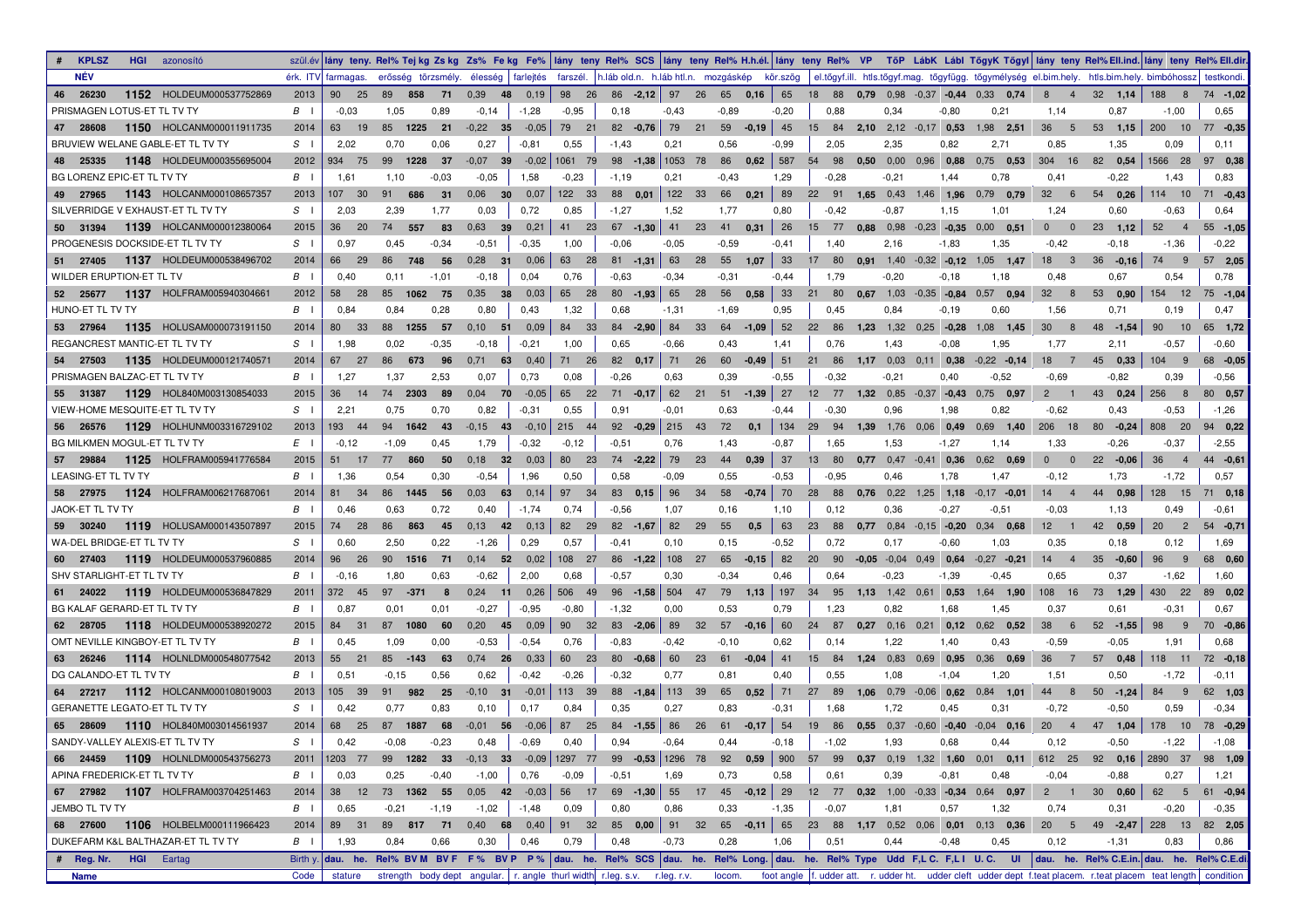| <b>KPLSZ</b><br><b>HGI</b> azonosító    |                 |                    |            |                 |                                      |         |                 |                                                                            |         |    |                |         |             |                      |                             |                                                                                            |                                          | szülév lány teny. Rel% Tejkg Zskg Zs% Fekg Fe%  lány teny Rel% SCS  lány teny Rel% H.h.él. lány teny Rel% VP TőP LábK Lábi TőgyK Tőgyi  lány teny Rel%Ell.ind. lány teny Rel%Ell.ind. lány teny Rel%Ell.ind. lány teny Rel%Ell |                               |                |
|-----------------------------------------|-----------------|--------------------|------------|-----------------|--------------------------------------|---------|-----------------|----------------------------------------------------------------------------|---------|----|----------------|---------|-------------|----------------------|-----------------------------|--------------------------------------------------------------------------------------------|------------------------------------------|--------------------------------------------------------------------------------------------------------------------------------------------------------------------------------------------------------------------------------|-------------------------------|----------------|
| <b>NÉV</b>                              |                 | érk. ITV farmagas. |            |                 | erősség törzsmély. élesség farlejtés |         | farszél.        | h.láb old.n. h.láb htl.n. mozgáskép kör.szög                               |         |    |                |         |             |                      |                             |                                                                                            |                                          | el.tőgyf.ill. htls.tőgyf.mag. tőgyfügg. tőgymélység el.bim.hely. htls.bim.hely. bimbóhossz                                                                                                                                     |                               | testkondi.     |
| HOLDEUM000538910858<br>1104<br>69 28987 | 2015            | 54<br>-27          | 82 1683 76 |                 | 0,13<br>68                           | 0,11    | 53 28           | 75 - 0,76 53                                                               |         |    | 28 50 0,3      | 38      |             |                      |                             | 21 81 -0.08 -0.11 -0.84 -0.82 -0.06 -0.10                                                  | 8<br>$\overline{4}$                      | $34 - 0.53$                                                                                                                                                                                                                    | 62<br>- 9                     | 59 1,79        |
| OMT SANSIBAR SUPERSHOT-ET TL TV TY      | $B \cup$        | 0,90               | 0,96       | $-0,79$         | $-1,20$                              | $-0,19$ | 0,51            | 0.63                                                                       | $-1,06$ |    | $-1,04$        | $-0,30$ | 0,73        | $-0,13$              | $-0.84$                     | 0,25                                                                                       | -0.31                                    | $-0.03$                                                                                                                                                                                                                        | 0,09                          | 1,75           |
| 1102 HOL840M003125201937<br>70 28612    | 2014            | 75<br>25           | 87<br>908  | 53              | 0,19<br>48                           | 0,17    | 85<br>24        | $84 - 0.65$                                                                | 85      | 24 | 59<br>$-0.73$  | 61      |             |                      | 17 87 1.04 0.95 0.10 0.18   | $0.81$ 1.07                                                                                | 22<br>- 5                                | 46 0.60                                                                                                                                                                                                                        | 130 11                        | 72 0,79        |
| <b>IHG VILLAGER-ET TL TV TY</b>         | $S \cup$        | 1,72               | 0,36       | $-0.53$         | $-0,65$                              | $-0,46$ | 0,31            | $-0,32$                                                                    | 0,07    |    | $-0,29$        | 0,02    | 1,13        | 1,38                 | 0,10                        | 1,74                                                                                       | $-0,35$                                  | 0,12                                                                                                                                                                                                                           | $-0,18$                       | $-0,04$        |
| 1098 HOL840M003127334831<br>28967<br>71 | 2014            | 58<br>24           | 83<br>1679 | 72              | 0,10<br>62                           | 0,06    | 61 24           | $78 - 1,38$                                                                | 62 24   |    | 56 0,01        | 49      |             |                      |                             | 22 85 -0.03 0.04 -0.91 -1.14 0.64 0.48                                                     | $10 \quad 3$                             | $37 - 1,03$                                                                                                                                                                                                                    | $30\qquad 5$                  | $53 -0.86$     |
| DE-SU BASKETBALL-ET TL TV TY            | S <sub>1</sub>  | 0,42               | $-0,26$    | $-0,01$         | 0,46                                 | 0,36    | 1,55            | 0.93                                                                       | $-1,33$ |    | 0,23           | $-0,05$ | 0,32        | 0.49                 | 0,62                        | 0,43                                                                                       | 0.68                                     | 0,59                                                                                                                                                                                                                           | $-0.02$                       | $-0,36$        |
| 1097 HOL840M003133064393<br>72 30241    | 2015            | 65 24              | 83 1161 36 |                 | $-0.06$ 45                           | 0,06    | 75 25           | $79 - 2,09$                                                                | 74 25   |    | $51$ 0,23      | 55      | 18 86       |                      |                             | $0.87$ 0.71 -0.70 -0.09 0.59 0.79                                                          | 32<br>$\overline{4}$                     | 47 -1,81                                                                                                                                                                                                                       | 94<br>6                       | 69 3,25        |
| <b>ENDCO HEATHCLIFF-ET TL TV TY</b>     | S <sub>1</sub>  | 1,24               | 0,25       | $-0.88$         | 0,27                                 | 0.94    | 1,70            | 0,57                                                                       | $-0,41$ |    | 0.69           | $-0,74$ | 0.39        | 0,40                 | $-0,23$                     | 1,41                                                                                       | 1,09                                     | 1,25                                                                                                                                                                                                                           | $-0.81$                       | 0,03           |
| 1097 HOLUSAM000072851703<br>73 28355    | 2014            | 75<br>29           | 88<br>1603 | 86              | 0,25<br>63                           | 0,09    | 85<br>30        | $84 - 0.61$                                                                | 85      | 30 | $62 - 1,77$    | 50      |             |                      |                             | 22 86 0.51 0.06 0.40 0.62 0.23 0.20                                                        | 20<br>$-5$                               | 46 0,93                                                                                                                                                                                                                        | 72<br>$5^{\circ}$             | $62 -0.41$     |
| DE-SU ARCHWAY-ET TL TV TY               | S <sub>1</sub>  | 1,09               | $-0.83$    | $-0,22$         | 0.64                                 | $-0,78$ | 0,97            | $-0,11$                                                                    | 0,31    |    | 1,70           | 0,40    | $-0,48$     | 1,36                 | $-0,19$                     | 0,76                                                                                       | $-0,41$                                  | $-0,51$                                                                                                                                                                                                                        | 0.07                          | $-1,16$        |
| 1097 HOLDEUM000120938353<br>74 25577    | 2012            | 106 24             | 91<br>605  | 55              | 0,33<br>27                           | 0,07    | 113 25          | 88 - 0.86 111 25                                                           |         |    | 68<br>1,02     | 63      | 20 88       |                      | $0,43$ $0,10$ $0,60$ $0,80$ | $-0.43$ $-0.25$                                                                            | 72<br>$\overline{7}$                     | 66<br>0,55                                                                                                                                                                                                                     | 94<br>8                       | 73 0,63        |
| <b>HAH ROVER TL TV</b>                  | $B \cup$        | 0,26               | 0,48       | 0.78            | $-0,47$                              | $-0,33$ | $-0,30$         | $-1,51$                                                                    | $-0,02$ |    | 0,17           | 0.74    | 0,25        | 0,70                 | $-1,31$                     | 0,60                                                                                       | $-0,45$                                  | $-0,57$                                                                                                                                                                                                                        | $-0.39$                       | 0,73           |
| 1096 HOLDEUM000770227742<br>75 29178    | 2015            | 77<br>28           | 86<br>975  | 44              | 0,08<br>$-41$                        | 0,08    | 90<br>30        | $82 - 1,22$                                                                | 89      | 30 | 52<br>0,56     | 63      | 23 87       |                      |                             | $0.86$ 1.60 -1.08 -1.11 1.10 1.61                                                          | 8<br>$\overline{\phantom{0}}^2$          | 29<br>1,78                                                                                                                                                                                                                     | 60<br>$-5$                    | $58 - 0,57$    |
| HOLSTEIN FINNEGAN-ET TL TV TY           | $\vert B \vert$ | 0,87               | $-0,50$    | $-0.59$         | $-0,36$                              | $-0,49$ | $-0,18$         | 0,53                                                                       | $-0,91$ |    | $-0.64$        | $-0.96$ | 2,15        | 1,06                 | $-1,28$                     | 2,32                                                                                       | 1,12                                     | 1,00                                                                                                                                                                                                                           | $-0.92$                       | 0.87           |
| 1096 20803372304551<br>76 23246         | 2009            | 953 62             | 99<br>798  | 19              | $-0,10$ 22                           |         | $-0.04$ 1106 67 | $98 - 1,48$ 1092 66                                                        |         |    | 87<br>1,59     |         | $617$ 45 98 |                      | $0,52$ 0,49 0,48 0,97       | $0.21$ 0.40                                                                                | 298<br>- 19                              | 85 - 0,89                                                                                                                                                                                                                      | 2338 28                       | 98 1,29        |
| ANDERSTUP JUTLAND-ET TL TV TY           | $B \cup$        | $-0.21$            | 0.48       | $-0,29$         | $-0,48$                              | 0,10    | 0,05            | $-0,39$                                                                    | 1,06    |    | 0,31           | $-0,34$ | $-0,17$     | 0.67                 | 0,43                        | 0.66                                                                                       | $-0,14$                                  | 0,77                                                                                                                                                                                                                           | $-0.65$                       | 0.57           |
| 1095 HOL840M003129340887<br>77 31389    | 2016            | 88<br>35           | 86<br>621  | 56              | 0,33<br>41                           | 0,20    | 109 36          | $82 -0.98$                                                                 | 109 36  |    | 53<br>$-0,02$  | 77      |             |                      |                             | 31 89 1,02 1,67 -0,70 -1,14 1,33 1,81                                                      | $\overline{\phantom{0}}$<br>$\mathbf{0}$ | $31 \quad 1,63$                                                                                                                                                                                                                | 154 9                         | $75 - 1,14$    |
| WELCOME TELEFAX-ET TL TV TY             | S <sub>1</sub>  | 1,55               | $-1,40$    | $-1.12$         | 0,16                                 | $-0.89$ | $-0,77$         | 0,46                                                                       | $-1,38$ |    | $-1,11$        | 0.29    | 2,03        | 2,24                 | $-0,73$                     | 2.81                                                                                       | 0,86                                     | 0,84                                                                                                                                                                                                                           | $-0,50$                       | $-0,79$        |
| 1093 HOLCANM000109538276<br>78 30237    | 2015            | 79<br>32           | 85<br>924  | 64              | 0,29                                 | 44 0,13 | 84<br>33        | $80 - 1,44$ 84                                                             |         | 32 | 57<br>$-0,3$   | 57      |             |                      | 23 86 0.45 0.51 0.38 0.49   | $-0.56$ $-0.14$                                                                            | 18<br>$_{3}$                             | 47 0,75                                                                                                                                                                                                                        | $112 \t 9$                    | 72 1,57        |
| SWISSBEC TABASCO-ET TL TV TY            | $S \cup$        | 0.00               | $-0,72$    | $-0,49$         | 0,21                                 | $-1,47$ | 0,74            | $-0,03$                                                                    | 0,55    |    | 0,31           | 0,13    | 0,36        | 1,36                 | $-1,72$                     | 1,07                                                                                       | $-0,90$                                  | $-1,42$                                                                                                                                                                                                                        | 0,23                          | $-0,71$        |
| 1091 HOLFRAM008562700200<br>79 29739    | 2015            | 64 21              | 81 1652 27 |                 | $-0.30$ 46                           | $-0,08$ | 70 22           | $77 - 0.24$                                                                | 70      | 22 | 52<br>$-0.11$  | 54      | 17 85       |                      | $0.80$ 1,37 0,35 0,31       | $0.87$ 1.33                                                                                | $\mathbf{2}^{\circ}$                     | $31 - 0,50$                                                                                                                                                                                                                    | 72<br>$\overline{4}$          | 58 3,27        |
| FIEF DU MANOIR LIDERSHOT-ET TL TV TY    | $B \cup$        | 0,76               | 0,10       | $-0.29$         | $-0,75$                              | 0.91    | $-0,73$         | 0.33                                                                       | 0,66    |    | $-0,41$        | 0,06    | 0.89        | 1,47                 | 0,42                        | 0,82                                                                                       | 0,60                                     | 0,09                                                                                                                                                                                                                           | 0,57                          | 0,01           |
| 28607<br>1089 HOLCANM000108705114<br>80 | 2014            | 65<br>- 23         | 86<br>1047 | 33              | $-0.05$ 38                           | 0,03    | 73 25           | $82 - 3,01$                                                                | 72 25   |    | 56<br>0,9      | 40      |             |                      |                             | 16 83 -0,11 0,01 0,10 -0,24 -0,18 -0,12                                                    | 36<br>$6^{\circ}$                        | 53, 1,10                                                                                                                                                                                                                       | 194 10                        | 76 -1,08       |
| SARTIGAN RAMDAM TL TV TY                | S <sub>1</sub>  | $-0.23$            | 0,16       | $-0.59$         | 0.09                                 | $-0,71$ | $-1,73$         | 0,29                                                                       | 0,23    |    | $-0.65$        | 0,03    | $-0.64$     | 0.48                 | 0,06                        | 0,28                                                                                       | 0,10                                     | 0,32                                                                                                                                                                                                                           | 0.58                          | 0.87           |
| 1081 HOL840M003133370993<br>81 31396    | 2015            | 71 23              | 82 1178    | 56              | $0.12$ 55                            | 0,15    | 84 26           | 78 - 1.63                                                                  | 84      | 26 | 48<br>0,43     | 59      |             |                      |                             | 19 86 -0.16 0.33 -0.75 -1.16 0.30 0.38                                                     | $\overline{\phantom{0}}$<br>$\mathbf{0}$ | 27 0,95                                                                                                                                                                                                                        | 58<br>$\overline{\mathbf{3}}$ | 55 0,61        |
| STANTONS NORFOLK-ET TL TV TY            | $S \cup$        | $-0.70$            | 0,46       | 0.41            | $-0,12$                              | $-0,27$ | $-0,01$         | 0.56                                                                       | $-0.67$ |    | $-0.64$        | $-0,57$ | $-0.09$     | 1,06                 | 0,34                        | 0.91                                                                                       | 0,04                                     | 0.10                                                                                                                                                                                                                           | $-1,18$                       | 0,18           |
| 1081 HOLDEUM000358110829<br>82 28249    | 2015            | 124 31             | 90<br>1601 | 57              | $-0.01$<br>58                        | 0,05    | 153 31          | $87$ -1,23 151 31                                                          |         |    | 55 0.37        | 81      | 28 90       |                      |                             | $0.08$ 0.21 -0.48 -0.46 -0.54 -0.28                                                        | <b>20</b><br>$\overline{4}$              | 45 0,65                                                                                                                                                                                                                        | 154 13                        | 75 - 0,14      |
| BG NIELS SUPERSHOT ET TL TV TY          | $\vert B \vert$ | 0.86               | $-0.43$    | $-0,77$         | $-0,18$                              | 1,00    | 0,22            | 0,17                                                                       | $-0,58$ |    | $-0.05$        | $-0,25$ | 0,05        | 0,74                 | $-1,21$                     | 0.92                                                                                       | $-1,05$                                  | $-1,42$                                                                                                                                                                                                                        | $-0.34$                       | $-0.09$        |
| 1080 HOLCANM000109319208<br>83 29529    | 2015            | 89<br>29           | 88 1766    | 71              | 0,06<br>68                           | 0,08    | 103 31          | 84 - 1,75 102 31                                                           |         |    | $61 - 1,05$    | 78      |             |                      |                             | 27 89 1,37 0,63 -0,69 -0,87 0.32 0.55                                                      | 40<br>$\overline{7}$                     | $51 - 1,00$                                                                                                                                                                                                                    | 158 10                        | 75 1,55        |
| SILVERRIDGE V ENTIRE-ET TL TV TY        | $S \cup$        | 1.94               | 1,28       | 1.78            | 0,82                                 | 0,76    | 0,89            | 1,39                                                                       | $-1,44$ |    | 0,09           | 0.64    | 0.14        | 0,74                 | $-0.08$                     | 0.79                                                                                       | 0.63                                     | 1,20                                                                                                                                                                                                                           | $-0.26$                       | 0.06           |
| 1079 HOLDEUM000354624062<br>84 24051    | 2011            | 75<br>- 29         | 89<br>351  | 38              | 0,26<br>29                           | 0,18    | 82 29           | $85 - 0.39$                                                                | 82      | 29 | 68<br>0,14     | 63      | 24<br>88    | $1,28$ $1,18$ $0,27$ | 0,76                        | $0,52$ 0.98                                                                                | 66<br>13                                 | 65<br>0,45                                                                                                                                                                                                                     | 212 16                        | 82 - 0,85      |
| BG KONTRA SHOUT TL TV TY                | $B \cup$        | 0,20               | 0,32       | 0,36            | 0,77                                 | $-0,87$ | 1,03            | $-0.97$                                                                    | 0,55    |    | $-0.05$        | $-0.37$ | 0,31        | 0,79                 | 0,89                        | 0,50                                                                                       | $-0,46$                                  | 0.38                                                                                                                                                                                                                           | $-0.67$                       | $-0,70$        |
| 85 25689<br>1078<br>HOLFRAM005455064166 | 2011            | 187<br>-24         | 1146<br>94 | 29              | $-0,12$ 39                           | 0,01    | 207 25          | $92 -1,43$ 208 25                                                          |         |    | 73<br>0,76     | 85      | 18<br>90    | $0,28$ 0.99          | $-0.94$ $-0.64$             | $0.93$ 1.18                                                                                | 206<br>10                                | 78<br>0,89                                                                                                                                                                                                                     | 862 14                        | 93 0,79        |
| <b>GUPKA-ET TL TV TY</b>                | $\mathbf{B}$    | $-0.67$            | $-0.96$    | $-0,45$         | $-0.37$                              | $-0,24$ | $-0.83$         | $-0.32$                                                                    | $-0.18$ |    | $-0,36$        | $-1,74$ | 0.55        | 0,34                 | 1,42                        | 0.20                                                                                       | 0.16                                     | 0,95                                                                                                                                                                                                                           | $-0.85$                       | $-0,49$        |
| 1077 HOLDEUM000537845988<br>86 26166    | 2013            | 68 23              | 85<br>354  | 32 <sup>°</sup> | 0,20<br>21                           | 0,09    | 71 22           | $81 - 2,37$ 71 22                                                          |         |    | - 49<br>0,72   | 54      |             |                      | 17 85 0.35 0.59 0.13 0.34   | $-0.10$ 0.23                                                                               | 16 6                                     | 40 1,31                                                                                                                                                                                                                        | 120 10                        | 66 - 0,81      |
| <b>BG MARCO BEN-ET TL TV TY</b>         | $\vert B \vert$ | 0.11               | $-0,52$    | $-1.22$         | $-0.58$                              | 0,76    | 0,76            | $-0,59$                                                                    | 0,14    |    | $-0,70$        | $-0.07$ | $-0.07$     | $-0,78$              | $-0,52$                     | 0.79                                                                                       | $-0,01$                                  | $-0,14$                                                                                                                                                                                                                        | 0,48                          | 0,21           |
| 1077 HOLDEUM000356314606<br>87 26164    | 2013            | 110 32             | 90 1308    | 17              | $-0.29$ 46                           | 0,02    | 118 33          | 88 - 0,78 118 32                                                           |         |    | 60 0.68        | 64      |             |                      |                             | 20 88 0.66 0.43 1.09 0.93 -0.18 0.09                                                       | 96 15                                    | $66 - 1,36$                                                                                                                                                                                                                    |                               | 290 16 85 1,60 |
| BG MANON LOREN-ET TL TV TY              | $\vert B \vert$ | $-0.04$            | $-0,27$    | 0,01            | 1,38                                 | $-1,18$ | 0,21            | 0.68                                                                       | 2,30    |    | 0,93           | $-0,20$ | $-0,02$     | 1,40                 | $-0,78$                     | 0,95                                                                                       | $-0,14$                                  | $-0,21$                                                                                                                                                                                                                        | $-0.88$                       | $-1,55$        |
| 88 23629<br>1076 HOLFRAM002941261203    | 2010            | 1074 100           | 99<br>894  | 58              | 0,25<br>47                           |         |                 | $0,17$ 1186 100 99 -0,84 1186 101                                          |         |    | $93 -0,82$ 539 |         | 75 98       |                      |                             | $0.08$ 0.21 0.22 0.71 0.28 0.31                                                            | 768 42                                   | $93 - 0.41$                                                                                                                                                                                                                    | 2318 43                       | 98 0,29        |
| <b>CABON FERNAND TL TV</b>              | $B \mid$        | $-0.83$            | $-1,21$    | 0.06            | 0.61                                 | $-0,65$ | $-1,74$         | $-0.32$                                                                    | 0.40    |    | 1,03           | $-0,11$ | $-0.60$     | 1,78                 | 1,28                        | $-0.73$                                                                                    | 0.63                                     | 1,53                                                                                                                                                                                                                           | 0,09                          | $-1,06$        |
| 89 30177 1069 HOLDEUM000358679344       | 2016            | 81 17              | 83 705 66  |                 |                                      |         |                 |                                                                            |         |    |                |         |             |                      |                             | 0,40 42 0,18 140 19 81 -0,39 136 19 46 0,02 54 12 85 -0,03 -0,82 0,76 0,95 -0,68           |                                          | 8 2 29 0,65                                                                                                                                                                                                                    |                               | 110 6 64 0,44  |
| BG OPERA ARAXIS-ET TL TV TY             | $B \cup$        | $-0,26$            | 0,07       | 0,80            | 0,31                                 | 0,01    | $-0,12$         | 0,92                                                                       | 1,55    |    | 1,43           | 0,06    | $-1,83$     | $-1,05$              | 0,94                        | $-0,33$                                                                                    | 0,47                                     | 0,03                                                                                                                                                                                                                           | 0,34                          | $-0,56$        |
| 90 28738 1069 HOLCANM000011872868       | 2014            | 43 21              |            |                 |                                      |         |                 |                                                                            |         |    |                |         |             |                      |                             | 81 552 14 -0,06 27 0,09 45 22 76 0,14 45 22 50 0,59 29 16 78 1,17 1,13 1,16 1,15 0,49 0,93 |                                          | $18 \quad 5 \quad 42 \quad 0,36$                                                                                                                                                                                               |                               | 74 9 60 0,49   |
| STANTONS NAFTA-ET TL TV TY              | $S \mid$        | 0,53               | $-1,05$    | $-0,90$         | 0,01                                 | $-0,96$ | 0,33            | $-0,87$                                                                    | 1,01    |    | 0,42           | 0,91    | 0,81        | 0,88                 | $-0,82$                     | 1,20                                                                                       | 1,15                                     | 0,65                                                                                                                                                                                                                           | $-0,79$                       | 0,17           |
| 91 27267 1067 HOLHUNM003283576398       | 2013            | 89 26              |            |                 |                                      |         |                 |                                                                            |         |    |                |         |             |                      |                             | 88 215 34 0,27 17 0,10 99 29 84 0,41 98 27 63 -1,37 62 19 87 2,60 2,20 0,90 1,50 2,02 2,58 |                                          | 74 10 67 -0,57 212 10 84 0,81                                                                                                                                                                                                  |                               |                |
| ETYEK MÁGIA GW ATWOOD TL TV TY          | $\Box$          | 1,14               | 1,30       | 1,81            | 1,20                                 | -1,06   | 0,92            | $-0,04$                                                                    | 0,92    |    | 1,32           | 0,74    | 2,30        | 0,76                 | 1,16                        | 0,82                                                                                       | 1,62                                     | 1,48                                                                                                                                                                                                                           | 1,10                          | 0,34           |
| # Reg. Nr. HGI Eartag                   |                 |                    |            |                 |                                      |         |                 |                                                                            |         |    |                |         |             |                      |                             |                                                                                            |                                          | Birthy. dau. he. Rel% BVM BVF F% BVP P% dau. he. Rel% SCS dau. he. Rel% Long. dau. he. Rel% Type Udd F,LC. F,LI U.C. UI dau. he. Rel% C.E.in. dau. he. Rel% C.E.di.                                                            |                               |                |
| Name                                    | Code            | stature            |            |                 |                                      |         |                 | strength body dept angular.   r. angle thurl width r.leg. s.v. r.leg. r.v. |         |    | locom.         |         |             |                      |                             |                                                                                            |                                          | foot angle f. udder att. r. udder ht. udder cleft udder dept f.teat placem. r.teat placem teat length condition                                                                                                                |                               |                |
|                                         |                 |                    |            |                 |                                      |         |                 |                                                                            |         |    |                |         |             |                      |                             |                                                                                            |                                          |                                                                                                                                                                                                                                |                               |                |